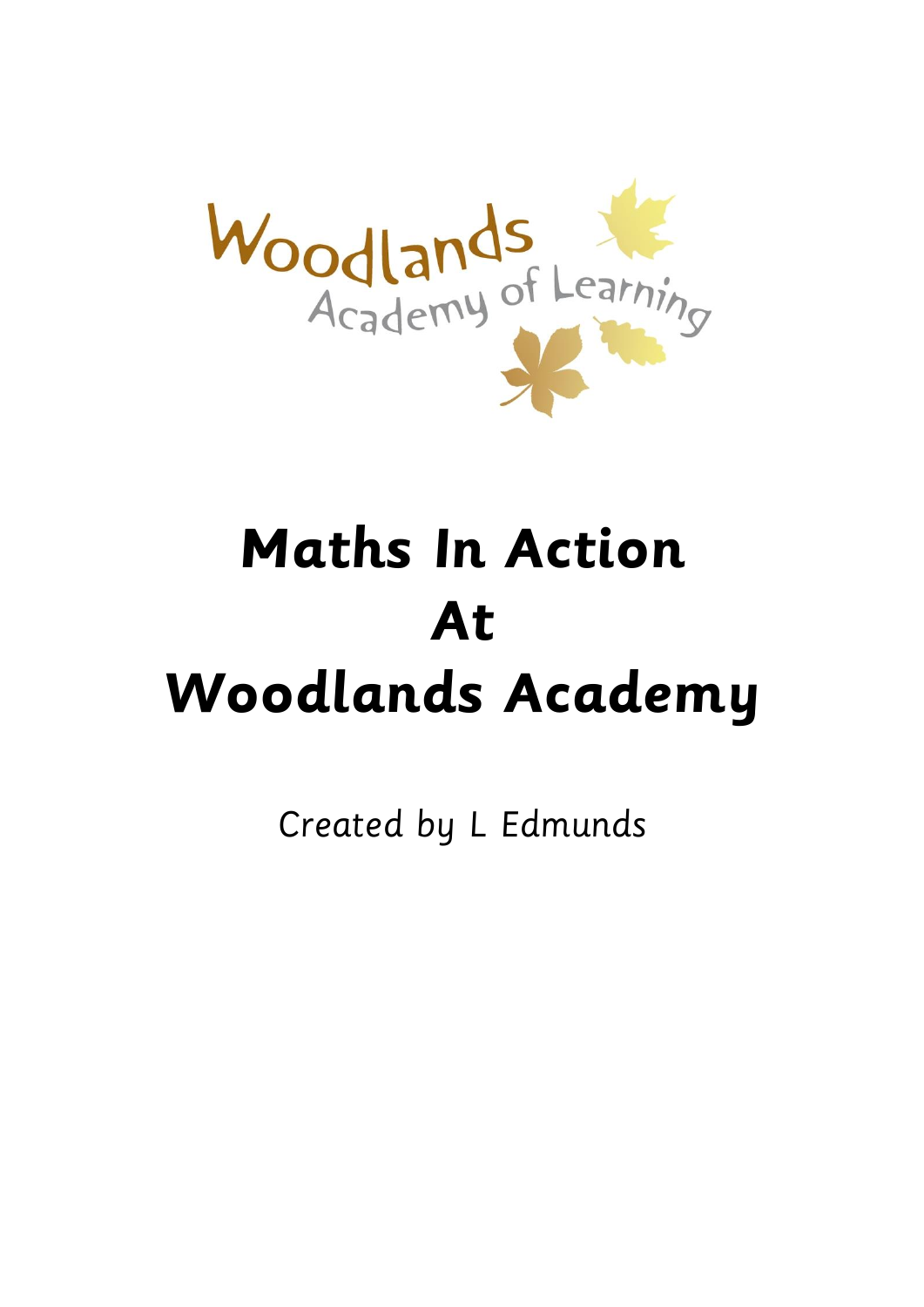#### **Intent.**

Our aim at Woodlands is for every child to be **confident and competent mathematicians** who have a deep understanding of mathematics, which allows them to make connections across mathematical ideas, be able to solve sophisticated problems, be fluent in their application of maths and be able to explain their mathematical reasoning using a wealth of mathematical vocabulary.

Maths is a key skill we use on a daily basis and is an essential part of everyday life. Therefore, at Woodlands we **foster a love of maths** and endeavour to ensure our children **develop an enjoyment and enthusiasm for maths** that equips and empowers them for life.

We recognise that the key to unlocking the potential in our children is through the **development of basic mathematical skills** and their understanding of mathematical concepts. Therefore, we prioritise children being able to understand the fundamentals of number during the autumn term, prior to moving on to other areas of maths through which they can apply their number skills and knowledge. Arithmetic and basic maths skills are practised daily to ensure that mathematical concepts are embedded, can be rapidly recalled and that children can use this knowledge to make links to other mathematical concepts.

We aim for all of our children to be able to **reason and problem solve**; thinking logically so they are fully prepared for the future. Therefore, problem solving and reasoning is an integral part of each and every maths lesson in which our children are challenged through a variety of rich and sophisticated problems.

At Woodlands our ambition is for children to have a **deep understanding of mathematical concepts**. We therefore place great emphasis on the use of concrete resources and pictorial representations at all ages. New mathematical concepts are introduced using a CPA (concrete, pictorial and abstract) approach; enabling all children to experience hands on learning when discovering new mathematical concepts.

Our lesson structure is designed so that content is delivered through **small steps**, which children move through at broadly the same pace. Our maths curriculum is **progressive and cyclical** so that key skills and knowledge are regularly revisited to enable learning to 'stick' (children know more and remember more) and each lesson/topic builds on what has previously been taught. Our foundations in EYFS and year 1 focus on mastering number so that children are prepared for the end of KS1. This is built on further in Key Stage 2, where children are taught to be independent learners who can make connections and solve increasingly sophisticated problems to equip them for Key Stage 3.

#### **Implementation.**

Our Maths curriculum provides breadth and balance, is relevant and engaging and learning tasks are differentiated to match the needs and abilities of all our children to ensure that all pupils are able to excel.

Across our school we use 'White Rose Maths' as our overarching scheme and this is supplemented in EYFS and Key Stage 1 by the NCETM's Mastering number. We have chosen to use these as the basis for our mathematics curriculum as they are progressive, based on the mastery approach for maths, focus on the fundamentals of maths and encourage our children to make connections. Lesson content is delivered through small step design through which new knowledge and skills are presented to our children in small, achievable steps which children must master, prior to moving on. We have created our Medium Term Plans using White Rose small steps however, we have adapted the order of the units to meet the needs of our children. Our diagnostic analysis showed that due to the unsettled schooling during Covid, that our children needed to revise and secure their understanding of place value, calculation (4 operations) and fractions so these were prioritised and taught during the autumn and spring terms. These skills are then kept simmering through their application whilst learning other areas of maths such as measures and statistics and our cross curricular maths. We believe that it is essential for children to understand place value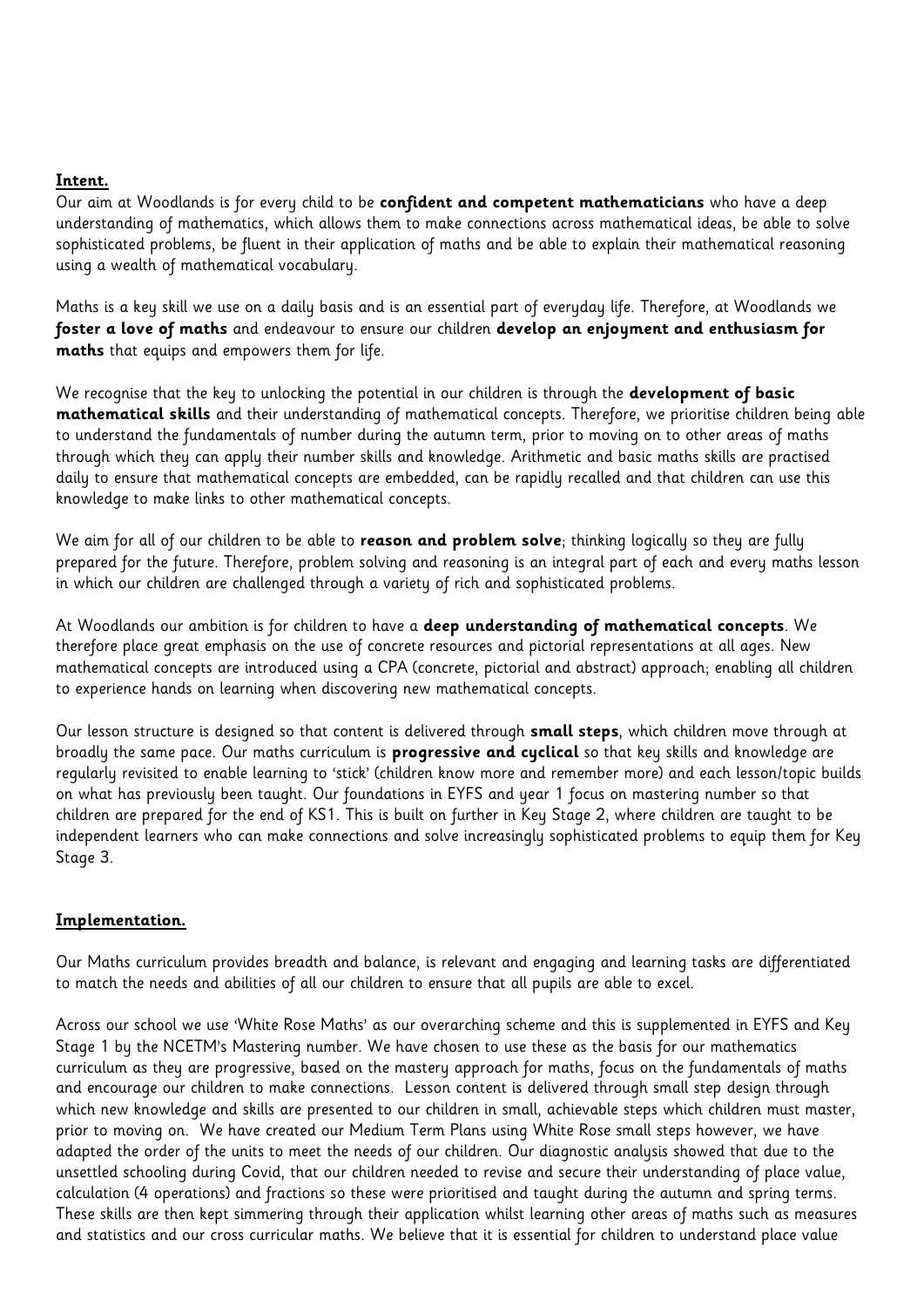and the four operations prior to moving on to other areas of maths as everything in maths builds on having these secure foundations. Our medium term plans are also adapted to meet the needs of our children. If an area of need is identified by the class teacher through diagnostic analysis or assessment for learning, then this area of need is taught and our medium term plan is adapted. Teachers use our Woodlands medium term plans and their own diagnostic assessments to create their plan for each unit or block. In addition to this, if children need more or less time on a block, then this is adapted too. Revision and review consolidation weeks are also built in to our curriculum which are used to revisit previous learning and ensure maths skills are embedded.

Our daily lesson structure is based around Rosenshine's 10 Principles of Lesson Instruction (2012) which is detailed further in the following section. Each lesson begins with revising the key knowledge/skills children should already know in order to achieve that lesson's learning objective. Due to our children's disrupted education sometimes this involves revising skills from the previous year group or year groups. We term this our 'Slingshot approach' which is detailed further in our Woodlands Standards. Teacher's understand that sometimes we need to go backwards to ensure children understand the building block prior to moving forwards. Teacher's use our progression in skills mathematics documents to support their knowledge of the key skills each child should have from previous year groups.

In each lesson, all of our children are challenged and learning tasks are differentiated through the use of our mild, hot and spicy challenges. Mild challenges practise the skill taught during whole class teaching and scaffolds and/or support is given to those who may need it. Our hot challenges assess if each child is able to apply each skill when it is presented in different ways (fluency) and our spicy challenges require our children to be able to problem solve and reason. In addition to this, children regularly use their reasoning skills though our reasoning starters and our weekly flashbacks. In our reasoning skills starter, children are given a reasoning problem from a recent assessment they completed or a test style reasoning question for them to complete. The reasoning problem is discussed and then each child attempts to solve the reasoning problem. The problem is then returned to as a whole class and children are encouraged to explain how they solved the reasoning problem. At the end of each week, our children are given a Weekly Flashback challenge which is created by their teachers. This includes a variety of fluency and reasoning problems linked to what they learned this week, last week and last term.

As an academy, we believe in the importance of following the concrete-pictorial-approach (CPA) as a means to developing a solid understanding of mathematical concepts which guide children through their understanding of mathematical processes – children can see the mathematics that is happening. We follow the 'White Rose' Calculation policy to ensure consistency in our CPA approach across our academy.

Basic maths skills are taught regularly at Woodlands through our mental maths lessons in years 1 to 6 which are focussed on the NCETM 'Mastering Number' programme in KS1, Herts for Learning 'Progression in Mental Mathematics' and 'Woodlands Academy of Learning Times Tables progression plan'. This focuses on securing number fact knowledge so it can then be built on. This was an area that our children needed support with following the disruption to their learning over the past 2 years. We regularly practise mental arithmetic skills from years 1 to 6 through our sizzling starters, during which our children are presented with 1 to 6 mental arithmetic questions based on previous learning which they attempt individually to begin with and then children share how they solved each calculation as the teacher models the strategy/ies step by step.

Vocabulary is an area we are focussing on whole school. New vocabulary is shared and defined each lesson and children are encouraged to use the correct mathematical vocabulary in their explanations. We follow Rising Stars Vocabulary Progression document to ensure vocabulary knowledge is progressive across our academy.

We regularly assess our children's understanding through the use of daily formative assessment for learning, pre and post unit assessments, termly Pixl assessments followed by detailed Question Level Analysis and half termly teacher assessed judgements. All of our assessment informs our planning and we adapt our curriculum and lessons to meet the needs of our children. We also use our assessments to ensure targeted and timely interventions are undertaken and these are detailed in the teacher's assessment for learning book, wobble boards and/or in their catch up plans.

Home learning is set fortnightly or weekly to develop and review our children's learning for the week.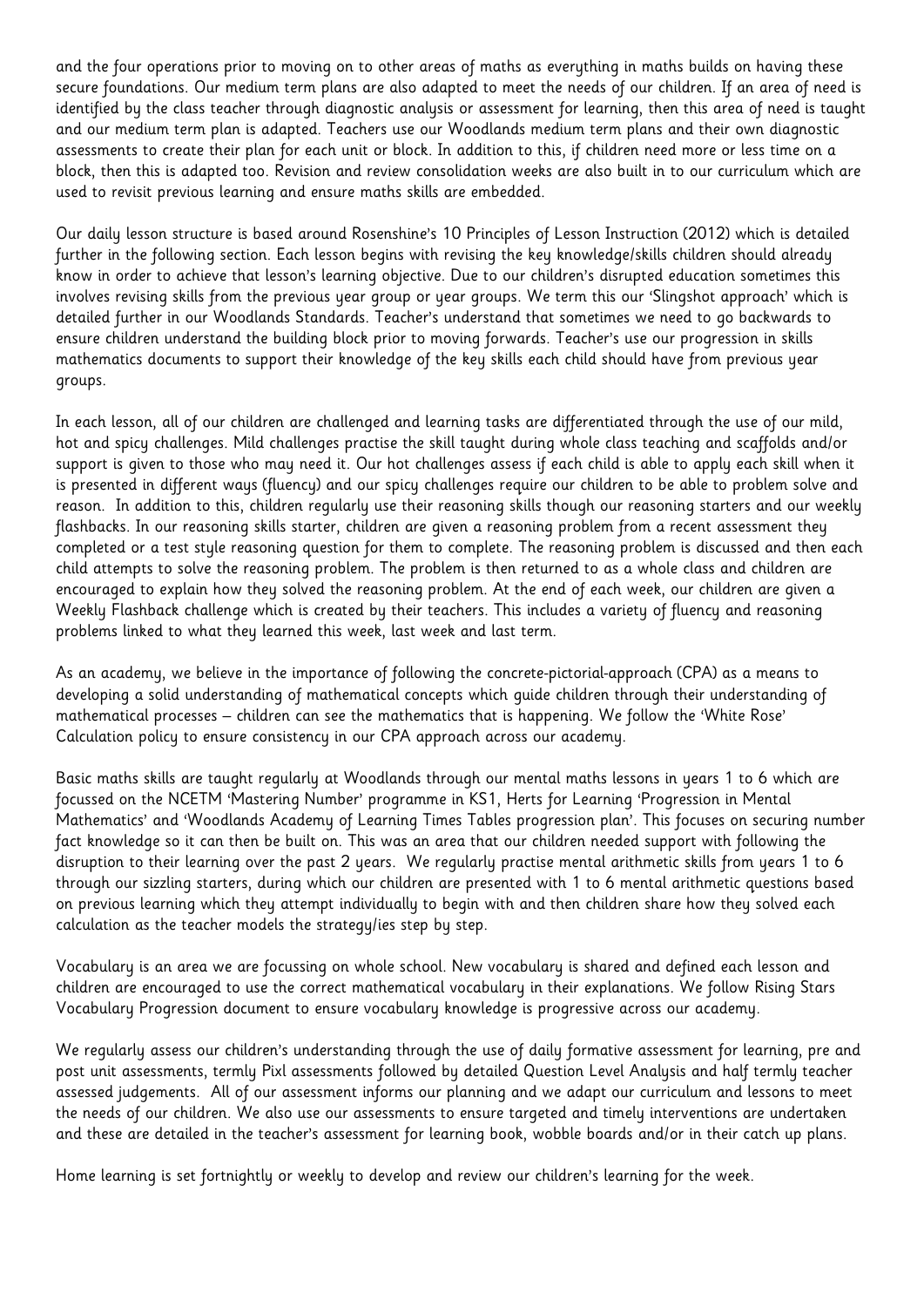# **Impact.**

As a result of our maths teaching at Woodlands you will see:

- Engaged children who are enthusiastic towards their maths learning.
- High ambition for all children of all abilities challenged and are eager to achieve the spicy and scorcher challenges.
- Lessons that use a variety of resources to support learning.
- Mathematical concepts presented using a range of representations.
- Children who have mastered mathematical concepts and can show their understanding in multiple ways using mathematical vocabulary to explain their ideas.
- Well planned sequences of learning which are presented in small manageable steps.
- Learning that has stuck key skills are embedded to long term memory (children know more, remember more and can do more).
- Learning that is regularly monitored to ensure all children make good or better progress.
- The majority of children reaching end of year expectations in maths.
- Children working at age related expectations and greater depth in maths being in line with national expectations at end of EYFS, KS1 and KS2.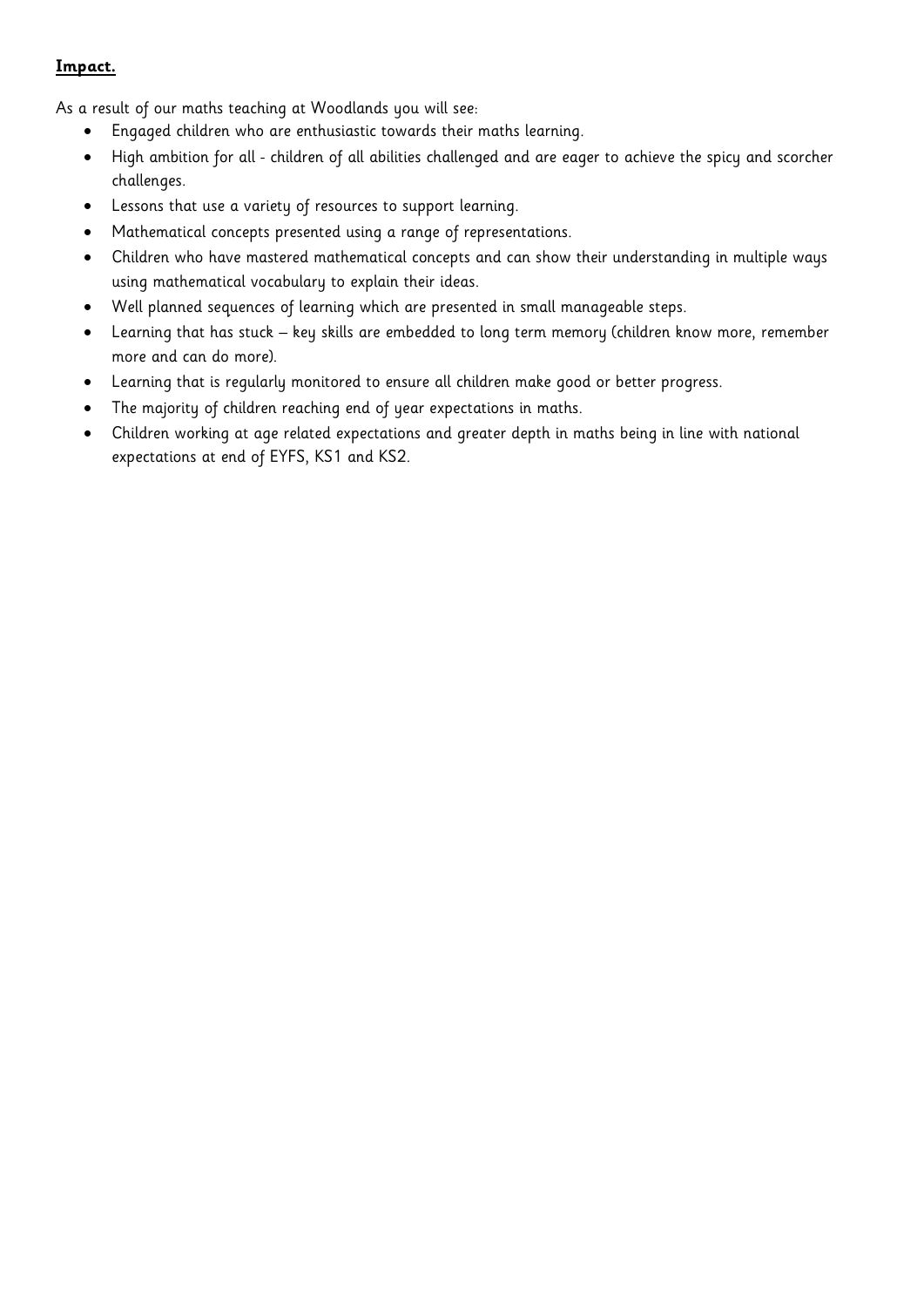#### **Research that underpins our teaching and learning approach to maths.**

At Woodlands our teaching and learning approach to maths is underpinned by the research of Rosenshine (2012) and his '17 Principles of Effective Instruction' (2010), Bruner's (1966) 'Three modes of Representation' (CPA approach to learning), Vygotsky's (1976) 'Zone of proximal development' research and findings of the Education Endowment Foundation (EEF).

The research of Rosenshine (2012) found that, 'The most effective teachers ensured that their students efficiently acquired, rehearsed, and connected background knowledge by providing a good deal of instructional support. They provided this support by teaching new material in manageable amounts, modelling, guiding student practice, helping students when they made errors, and providing for sufficient practice and review.' (p.12).

Rosenshine's (2012) 'Principles of Instruction Research-Based Strategies That All Teachers Should Know'.

#### **1. Begin a lesson with a short review of previous learning.**

- o 'Daily review is an important component of instruction. Review can help us strengthen the connections among the material we have learned. It can strengthen previous learning and can lead to fluent recall' (Rosenshine, 2012, p.13).
- o 'Effective teachers also reviewed the knowledge and concepts that were relevant for that day's lesson. It is important for a teacher to help students recall the concepts and vocabulary that will be relevant for the day's lesson because our working memory is very limited. If we do not review previous learning, then we will have to make a special effort to recall old material while learning new material, and this makes it difficult for us to learn the new material' (Rosenshine, 2012, p.13)
	- **'review material where errors were made'**
	- **'review concepts relevant for that day's lesson'**
	- **'review vocabulary that is relevant to that day's lesson'**
	- **'review material that needs overlearning (i.e., newly acquired skills should be practiced well beyond the point of initial mastery, leading to automaticity)'**
	- **'Provide additional practice on facts and skills that [are] needed for recall to become automatic.' (Rosenshine, 2012, p13)**
- **2. Present new material in small steps with student practice after each step. Only present small amounts of new material at any time, and then assist students as they practise this material.**
	- o 'Our working memory, the place where we process information, is small. It can only handle a few bits of information at once—too much information swamps our working memory. Presenting too much material at once may confuse students because their working memory will be unable to process it. Therefore, the more effective teachers do not overwhelm their students by presenting too much new material at once. Rather, the most effective teachers ensured that students efficiently acquired, rehearsed, and connected knowledge. These teachers only present small amounts of new material at any time, and then assist the students as they practice this material. Only after the students have mastered that step do teachers proceed to the next steps…They checked their students' understanding on each point and retaught material when necessary (Rosenshine, 2012, p. 14).

# **3. Ask a large number of questions and check the responses of all students: Questions help students practice new information and connect new material to their prior learning**

- o 'Students need to practice new material. The teacher's questions and student discussion are a major way of providing this necessary practice. The most successful teachers in these studies spent more than half of the class time lecturing, demonstrating, and asking questions. Questions allow a teacher to determine how well the material has been learned and whether there is a need for additional instruction. The most effective teachers also ask students to explain the process they used to answer the question, to explain how the answer was found' (Rosenshine, 2012, p. 14).
- o In **every** lesson, it is **vital** that the teacher gauges the understanding of **every** student in the room before allowing children to begin their main independent task. This can very easily be achieved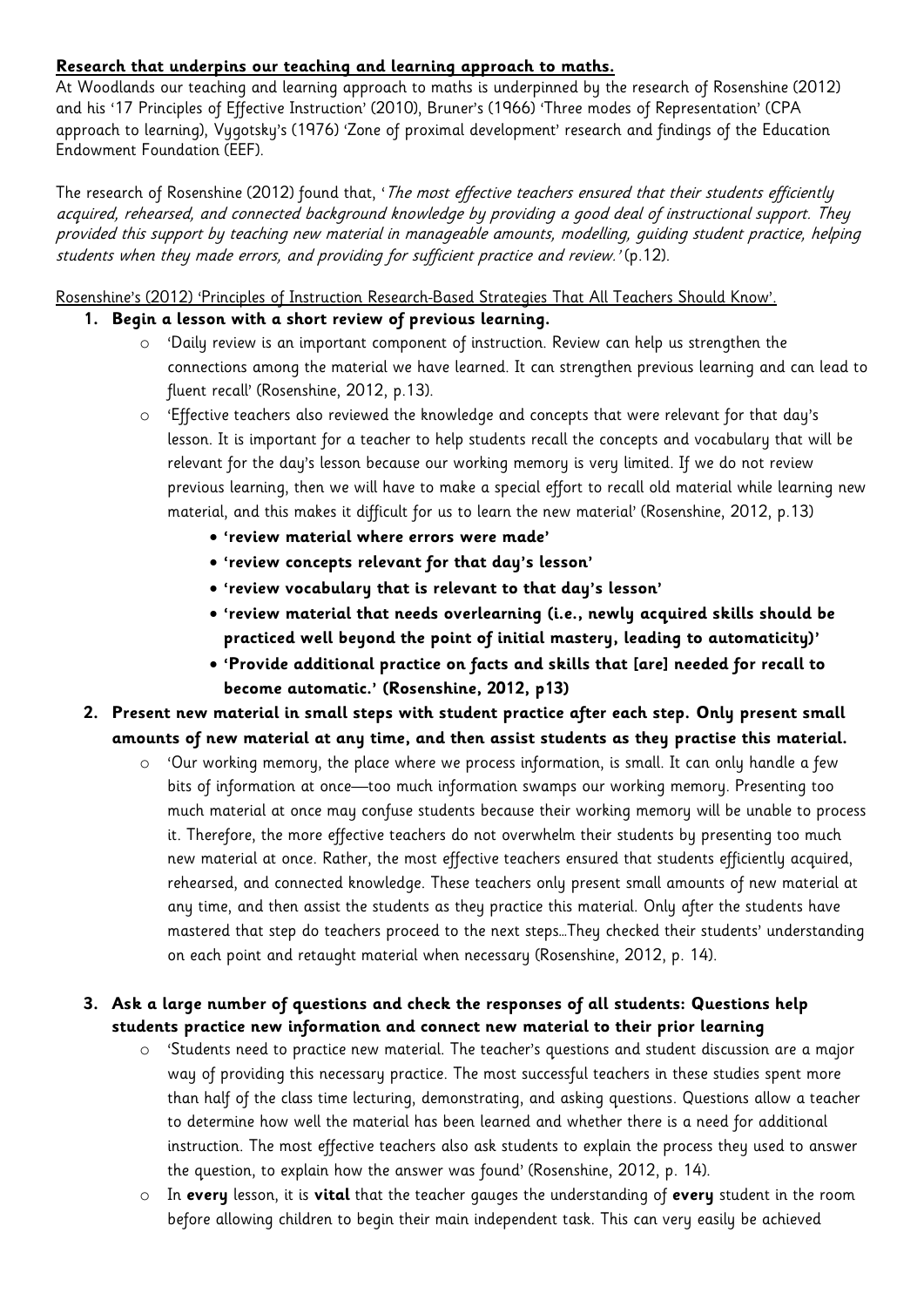through the use of mini whiteboards. Every child in the room could be asked to write their thoughts on a whiteboard and the teacher then circulates the room or asks pupils to hold their whiteboard in the air.

Other possible strategies for checking the responses of all students:

- 'Tell the answer to a neighbour.'
- 'Summarise the main idea in one or two sentences, writing the summary on a piece of paper and sharing this with a neighbour, or repeating the procedures to a neighbour.'
- 'Write the answer on a card and then hold it up.'
- 'Raise their hands if they know the answer (thereby allowing the teacher to check the entire class).'
- 'Raise their hands if they agree with the answer that someone else has given.' (Rosenshine, 2012, p.14)

# **4. Provide models: Providing students with models and worked examples can help them learn to solve problems faster.**

- o 'Students need cognitive support to help them learn to solve problems. The teacher modelling and thinking aloud while demonstrating how to solve a problem are examples of effective cognitive support. Worked examples (such as a math problem for which the teacher not only has provided the solution but has clearly laid out each step) are another form of modelling that has been developed by researchers. Worked examples allow students to focus on the specific steps to solve problems and thus reduce the cognitive load on their working memory' (Rosenshine, 2012, p. 14).
- **5. Guide student practice: Successful teachers spend more time guiding students' practice of new material.**
	- o 'It is not enough simply to present students with new material, because the material will be forgotten unless there is sufficient rehearsal. An important finding from information-processing research is that students need to spend additional time rephrasing, elaborating, and summarizing new material in order to store this material in their long-term memory. When there has been sufficient rehearsal, the students are able to retrieve this material easily and thus are able to make use of this material to foster new learning and aid in problem solving. But when the rehearsal time is too short, students are less able to store, remember, or use the material' (Rosenshine, 2012, p. 14).
- **6. Check for student understanding: Checking for student understanding at each point can help students learn the material with fewer errors.**
	- o 'The more effective teachers frequently checked to see if all the students were learning the new material. These checks provided some of the processing needed to move new learning into long term memory. These checks also let teachers know if students were developing misconceptions.'(Rosenshine, 2012, p.16)
- **7. Obtain a high success rate: It is important for students to achieve a high success rate during classroom instruction.**
	- o 'In the classroom the most effective teachers obtained this success level by teaching in small steps (i.e., by combining short presentations with supervised student practice), and by giving sufficient practice on each part before proceeding to the next step. These teachers frequently checked for understanding and required responses from all students.' (Rosenshine, 2012, p17)
- **8. Provide scaffolds for difficult tasks: The teacher provides students with temporary supports and scaffolds to assist them when they learn difficult tasks.**
	- o 'Providing scaffolds is a form of guided practice. Scaffolds include modelling the steps by the teacher, or thinking aloud by the teacher as he or she solves the problem. Scaffolds also may be tools, such as cue cards or checklists, that complete part of the task for the students, or a model of the completed task against which students can compare their own work.' (Rosenshine, 2012p.18)
	- o 'One characteristic of effective teachers is their ability to anticipate students' errors and warn them about possible errors some of them are likely to make.' (Rosenshine, 2012, p.18).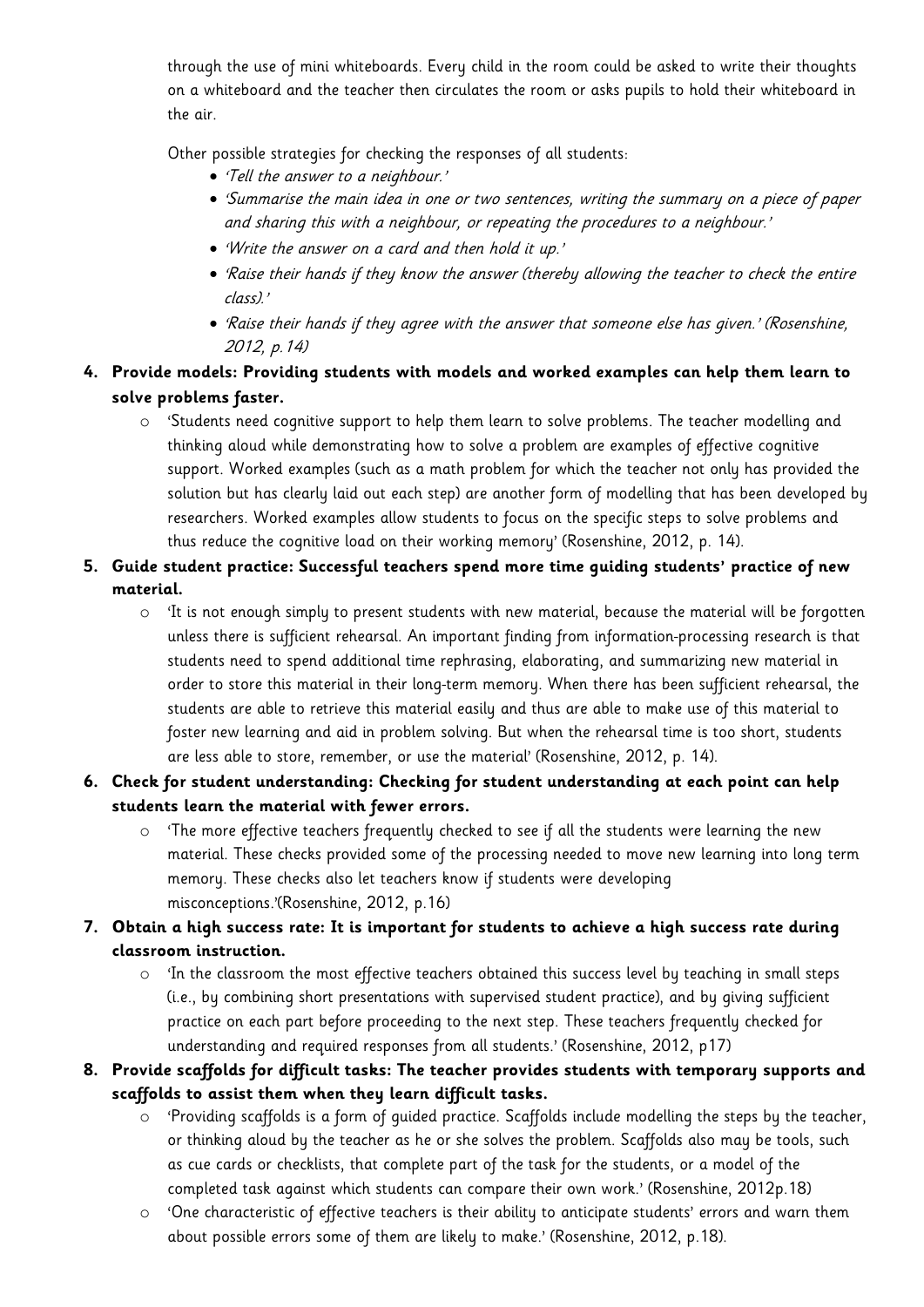- Warn them about possible errors some of them are likely to make'
- 'Mode[l] the steps by the teacher'
- 'Thinking aloud by the teacher'
- 'Tools, such as cue cards or checklists'
- 'A model of the completed task against which students can compare their own work' (Rosenshine, 2012, p.18)
- **9. Require and monitor independent practice: Students need extensive, successful, independent practice in order for skills and knowledge to become automatic.**
	- o 'In a typical teacher-led classroom, guided practice is followed by independent practice—by students working alone and practicing the new material. This independent practice is necessary because a good deal of practice (overlearning) is needed in order to become fluent and automatic in a skill. When material is overlearned, it can be recalled automatically and doesn't take up any space in working memory. When students become automatic in an area, they can then devote more of their attention to comprehension and application. Independent practice provides students with the additional review and elaboration they need to become fluent.' (Rosenshine, 2012, p.18)
- **10. Engage students in weekly and monthly review: Students need to be involved in extensive practice in order to develop well-connected and automatic knowledge.**
	- o 'The more one rehearses and reviews information, the stronger the interconnections between the materials become. Review also helps students develop their new knowledge into patterns, and it helps them acquire the ability to recall past learning automatically. The best way to become an expert is through practice—thousands of hours of practice. The more the practice, the better the performance.' (Rosenshine, 2012, pp's. 19-20)

#### CPA (concrete, pictorial and abstract) approach.



In maths at Woodlands we believe that we learn best by doing and as evidenced in both of the EEF's Improving Mathematics teaching recommendations, both for EYFS/KS1 and KS2/KS3, manipulatives being used effectively is crucial to develop children's understanding in mathematics (EEF, 2017, p.1). Therefore, apparatus is used throughout our Academy, right from nursery to year 6, to support children's understanding. Hands on learning brings concepts to life!

In our maths lessons, concepts are experienced, strategies are scaffolded and everything is discussed so that children learn with understanding. To develop children's understanding in maths we teach maths using the CPA approach (concrete, pictorial and abstract approach).

This approach is underpinned by the research of psychologists Jerome Bruner, Lev Vygotsky and Jean Piaget. Bruner (1966) studied how children learn and through his empirical studies he proposed that children learn best through 'Three modes of Representation' (CPA approach to learning). He proposed that children first begin to learn through actions (concrete), then they progress to the iconic stage (pictorial) and finally the symbolic stage (abstract). He believed that a child of any age is capable of understanding complex ideas through the use of a 'spiral curriculum'. Through the adoption of a 'spiral curriculum' complex ideas are introduced at a simplified level first, and are then revisited at more complex levels later on. Subjects are taught at gradually increasing levels of difficulty and then children are able to solve complex problems independently. He saw that when pupils used the 'Three modes of Representation' (CPA approach to learning) they were able to build on each stage and developed a fuller understanding and their knowledge was internalised to a greater degree.

Through his work, Lev Vygotsky developed the notion that there was a 'Zone of proximal development'. He defined this as the gap between what a child can do on their own and what they are able to do with the help of an adult or peer. He suggested that teachers use co-operative learning tasks in which less competent children are given support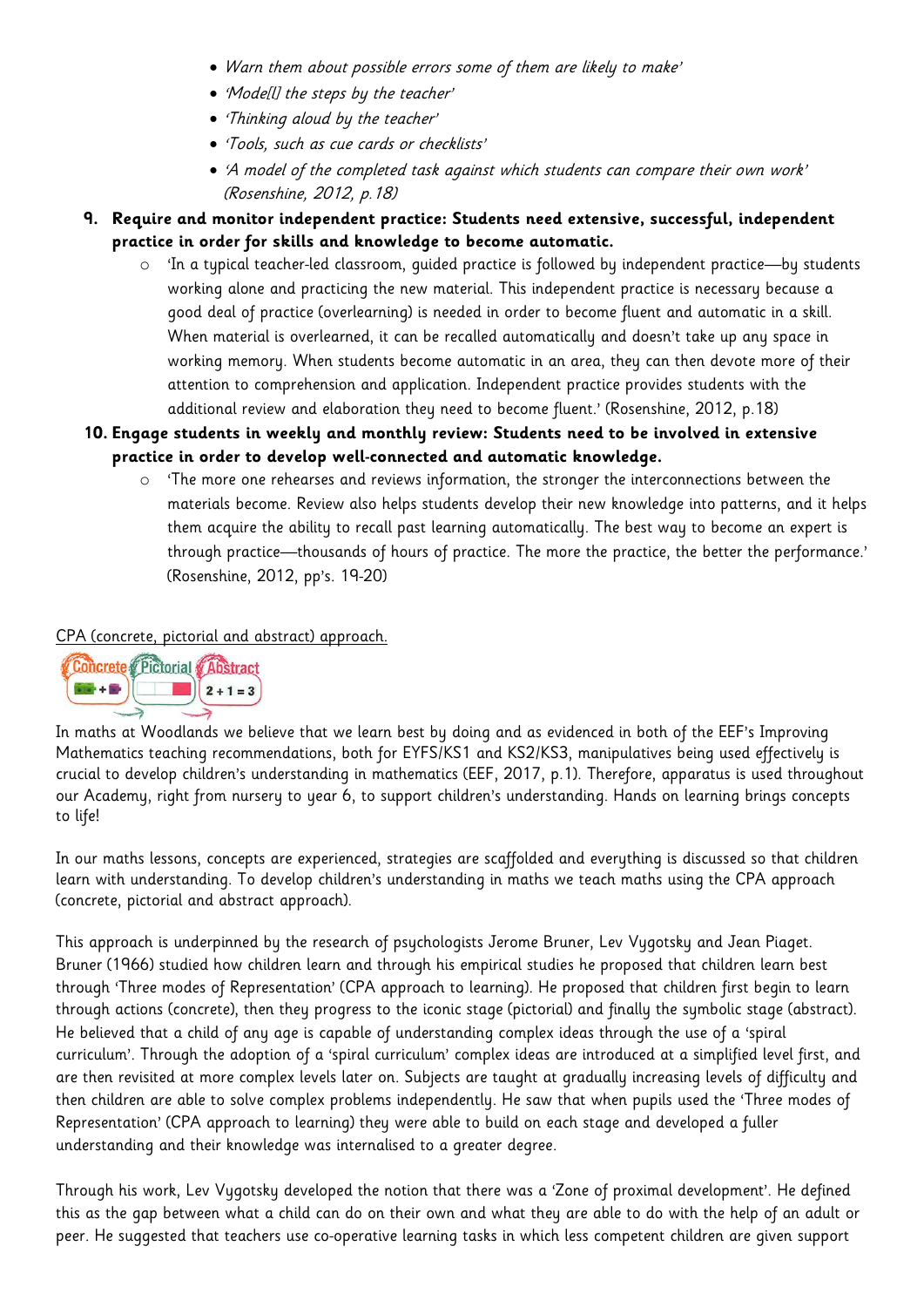from a more skilful peer. With this help, he found that when a child is in the 'Zone of Proximal Development' the help of their peer gives them a boost and they are able to achieve the task. Wood et al. (1976) then developed this further and suggested that once the child has achieved the task with support, the scaffold should then be removed and the child will then be able to complete the task on their own.

Jean Piaget's (1951) work also suggested that children aged seven to ten years old work in primarily concrete ways and that the abstract notions of mathematics may only be accessible to them through embodiment in practical resources.

The work from these psychologists underpins our CPA approach to mathematics at Woodlands.

- $\Box$  Concrete allows discovery (the doing stage).
	- First children investigate mathematical concepts using concrete apparatus (equipment).
- $\Box$  Pictorial allows conceptual understanding (the seeing stage).
	- Next concepts are displayed to children pictorially and children begin to represent their ideas pictorially (e.g. use of a number line, drawing to show the value of numbers).
- $\Box$  Abstract allows a shorter and more efficient way to represent numerical ideas using symbols (the symbolic stage).
	- Finally children learn how their understanding can be shown in the abstract form (number sentences).

All concepts within maths are fully explained and explored prior to moving on. Children have 'maths toolkits' available for them to access throughout their learning. Their 'maths toolkits' are filled with apparatus they can independently access to support their learning (e.g. base ten equipment, number lines, multiplication tables). Children are encouraged to demonstrate their understanding of a mathematical concept by being able to show their understanding using concrete apparatus, a pictorial image and the abstract number sentence. Peer support and collaborative learning are used to deepen children's understanding. Once children are able to explain their understanding using all three means, then we can be confident that they have mastered that mathematical objective.

Real things and structured images enables children to understand the abstract. The concrete and the images are a means for children to understand the symbolic so it's important to move between all modes to allow children to make connections

Morgan, D. (2016)

Used well, manipulatives can enable pupils to inquire themselves- becoming independent learners and thinkers. They can also provide a common language with which to communicate cognitive models for abstract ideas.' Drury, H. (2015)

"If we do not use concrete manipulations, then we can not understand mathematics. If we only use concrete manipulations, then we are not doing mathematics." Gu (2015)

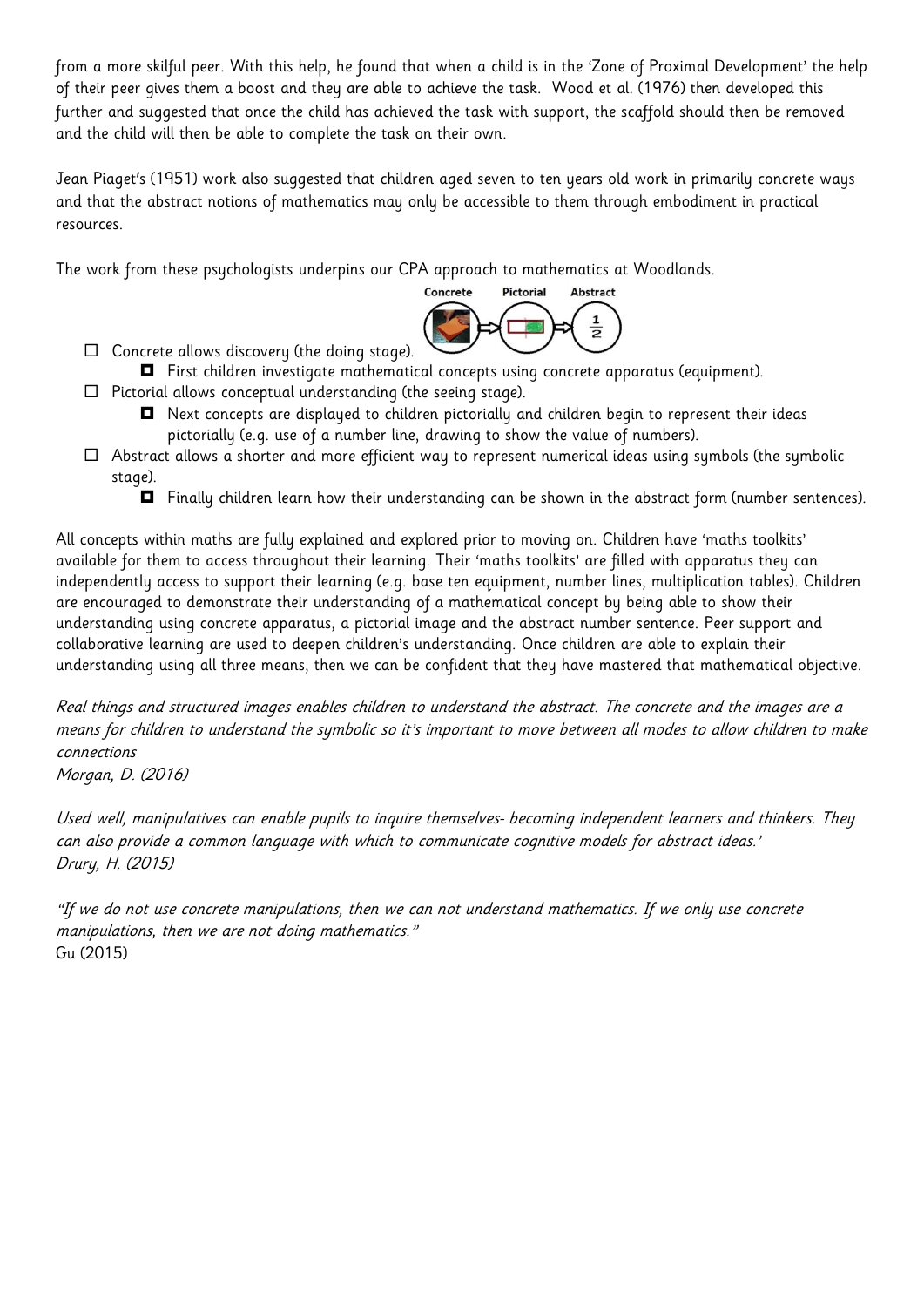#### **Maths teaching at Woodlands.**

At our academy, children move through the content of the curriculum at broadly the same pace. Throughout our academy, mathematics is taught in mixed ability teaching groups in which children learn collaboratively and consolidate their own learning whilst helping others with teaching support through the use of peer tutoring. As demonstrated through the EEF's Teaching and Learning Toolkit, these approaches (peer tutoring, mastery teaching and not setting/streaming) enables powerful learning to take place.

To enable our SEND children to be supported, they work with a TA, teacher or LSA in one classroom. The class teacher works with SEND children at least once a week. A separate nurture group is held for SEND children in Years 5 and 6.

Maths lessons at Woodlands are divided into 2 sessions. The main maths lesson (approx. 60 minutes) and a daily mental maths lesson (approx. 20 minutes). Each year group determines when is best to teach each maths lesson (some year groups combine both lessons in the morning and some year groups teach them as discrete lessons in the morning and afternoon). During the main maths lessons, objectives from the National Curriculum, White Rose Small steps and NCETM strands are taught. In the mental maths lesson, children are taught mental strategies to solve calculations and they practise their times table/addition and subtraction facts daily within this lesson. Teachers refer to the Progression in Mental Mathematics guidance from Herts for Learning, White Rose Calculation Policy and/or Mastering Number when planning their daily mental maths lessons. Work is recorded in the children's maths books or photographic evidence is recorded in their class Maths Photo Evidence book.

At the start of each week or fortnight, the **'Big Picture'** for the week is shared with the children. This is printed on coloured paper so it is easy to reference throughout the week. The Big Picture gives each child their target for the week, it shows the key learning objectives (WALTs) for the week and the vocabulary for the week. At the end of the week, each child reflects on their learning for the week and sets their own personalised target.

At the back of their books, children have their year group targets which are coloured in by the children throughout the year, as they achieve each target.

Every lesson draws on the 'slingshot' approach. The teacher will begin with the foundations required to master the objective, which will be skills that lie in the curriculum of previous year groups, before accelerating very quickly to teach the current year group's objectives. This learning journey will take place within the short teaching period of one lesson (approximately 20 minutes). The secure understanding of previous year groups' curriculum objectives will help to power and accelerate the acquisition of new learning/skills.

Teachers note in their AFL books or planning, to show the more able learners and identify children who require same day intervention. The AFL book is then used by teachers and support staff to reinforce that day's learning with children who require further support or extend the learning of the more able learners. Any misconceptions that can be seen in children's work is also noted in the AFL book, this is then addressed at the start of the next day's lesson.

Problem solving is an integral part of every maths lesson across our academy and teachers use skilled questioning and intelligent practice to develop children's problem solving. Every maths lesson, children are challenged to develop their understanding further by solving a variety of problems. Children progress from mild challenges (basic), to hot challenges (advanced) and spicy (deep) challenges. AFL is used by the teacher to ensure each child starts their learning journey at the appropriate level of challenge.

# **Planning.**

At Woodlands Academy of Learning we follow Woodlands Maths Curriculum Map which combines the White Rose small steps, the teaching points from the NCETM Teaching Spines and the 2014 programmes of study for mathematics. However, this is balanced with identified needs of the children and closing the gap.

Teachers plan using our Woodlands Maths Curriculum Map, however we also teach to need, addressing the needs of the children as identified through assessment (both formative and summative).

Prior to planning an overview of the half term, children complete the White Rose Block Assessment for their year group (and year group previous if teachers feel there are gaps in the previous year groups curriculum that may need to be addressed). Teachers use their analysis of the children's White Rose Block Assessments, the Woodlands Maths Curriculum Map and areas of need identified from AFL and Question Level analysis to plan an overview of each half term or block. The half termly overview (Medium Term Plan) identifies the vocabulary to be taught, the ready to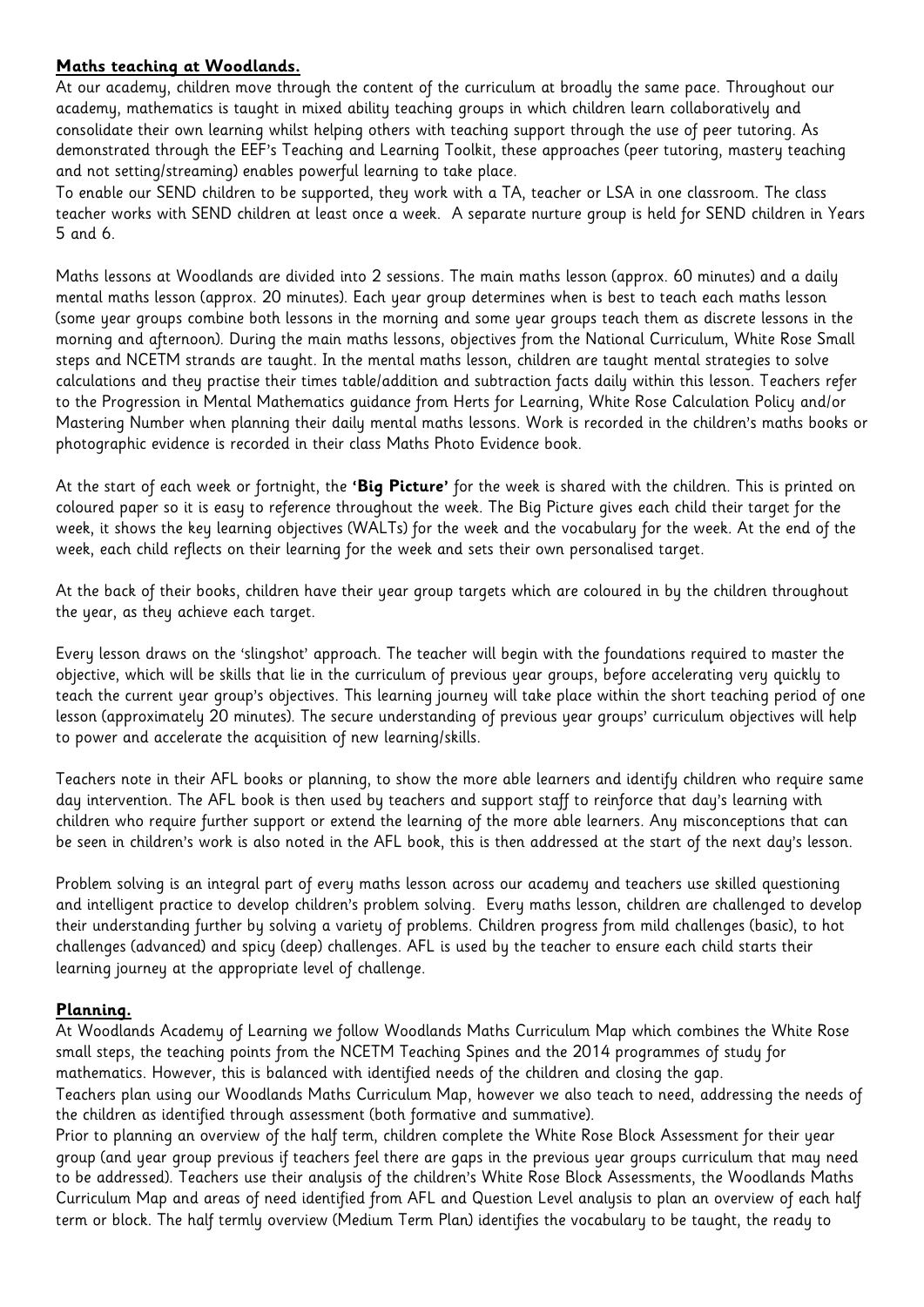progress criteria for the current year group and previous year group/s, the key teaching points from the NCETM spines and the White Rose Small Steps. Teachers use this information to plan the key learning objectives for the half term (WALTs) and teachers bullet point the key learning checkpoints (the key learning foundations from their year group or from previous years) within the lesson that they need to ensure all children understand, prior to moving on. Teachers then use these medium term plans to create their teaching screens for each week which is their short term/weekly plan.

# **Format of the daily plan/screens** (see maths consistency screens for additional guidance)

- o **Rolling numbers** warm up
- o **Lessons 1 and 4 - Sizzling starter** 1 to 6 arithmetic questions linked to previously taught concepts, questions of weakness from Pixl assessments or Testbase.
	- o Y1 1, Y2 3, Branch 4, Oak 6. Revising skills already taught.
	- o Children have 1 minute per question.
	- o Each question is discussed one by one and children feedback on the methods and strategies they used to solve each question.
	- o Teacher models the strategies/methods discussed.
	- o Children self-mark their answers in green pen.
	- o Children correct any mistakes and in KS2, children are encouraged to reflect on what their mistake was and how they can ensure they don't make the same mistake next time.
- o **Lesson 2 – Reasoning problem** a reasoning challenge that your teaching group found challenging (taken from previous assessment).
- o **Lesson 3 - Continuous provision** slide other areas of maths kept simmering (measures, statistics, geometry)
- o **Lesson 5 - Look back –** Each Friday children complete a weekly lookback, which contains questions from short, medium and long term content (what we learned this week, last week, last term). Questions are a mixture of fluency and reasoning problems.
- o Key questions for the lesson (Basic, Advanced and Deep) using Blooms as guidance
- o WALT and WILF
- o Number of the day and Roman numeral of the day in KS2
	- o Number of the day progression Y1 to 50, Y2 to 100, Y3 100 to 1000, Y4 1000 9999, Y5 numbers up to 2 decimal places, Y6 – numbers up to 10 million)
	- o Roman numeral of the day progression Y3 roman numerals to 1 to 12 (I to XII), Y4 Roman numerals to 100 (I to C), Y5 and Y6 - Roman numerals to 1000 (M)
	- o Teacher and TA/LSA to circulate, correcting any mistakes intervene model correct formation.
- o Key vocabulary for the lesson shared and defined for children
- o Review of previous learning Slingshot
- o Introduction/guided practice presented in small steps and following the Rosenshine principles.
	- $\circ$  (teacher models, teacher ping pong models, children practise this process is repeated for each step in the learning until the majority of children are secure)
	- o Teacher checks understanding through the use of skilled questioning
- o Independent application (mild, hot and spicy challenges must be evident on the screens)
- o Plenary challenges are discussed, modelled and children self-mark

Teachers save a copy of their maths screens on the shared drive each week under their year group folder.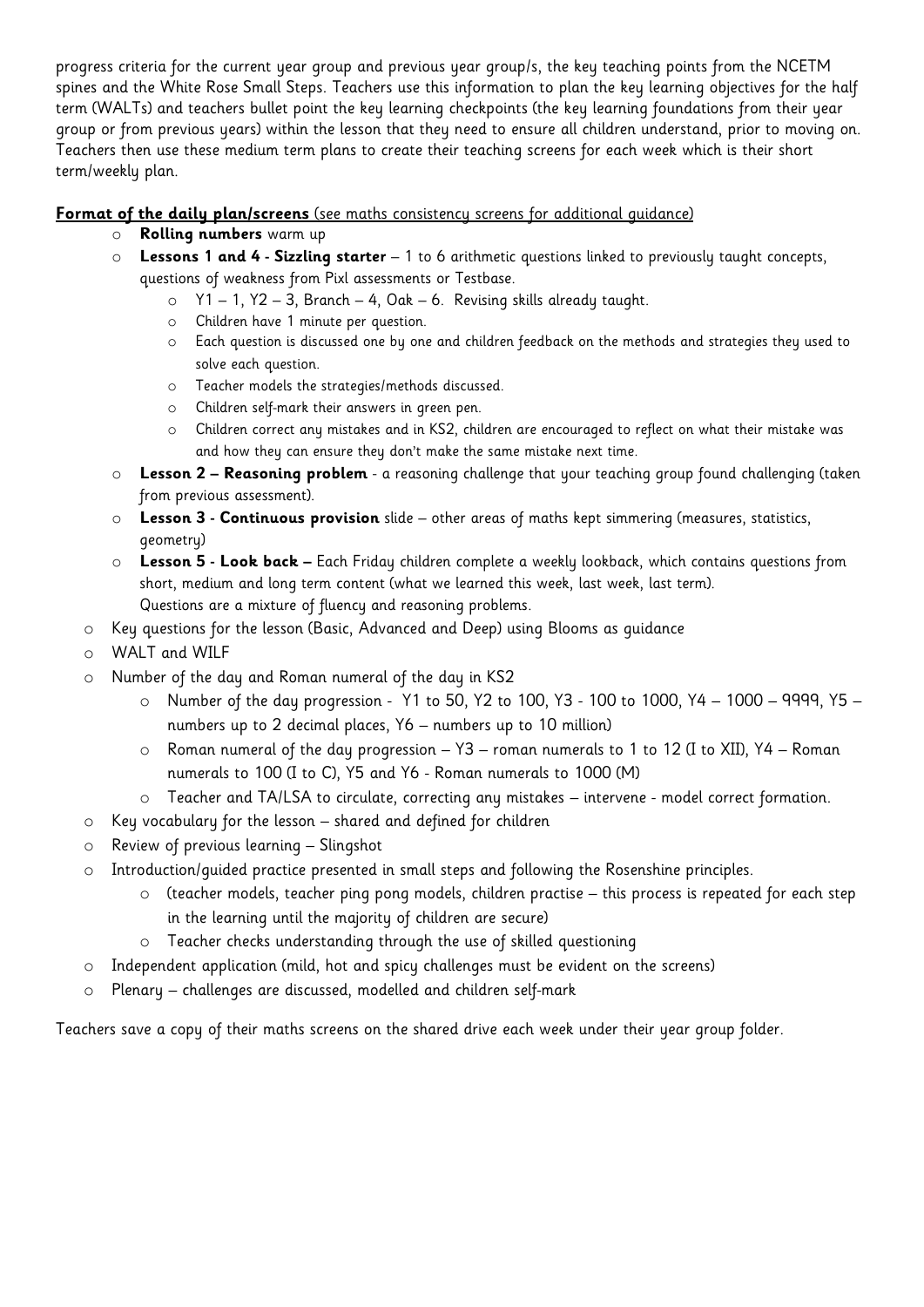# **The structure of our daily main maths lessons.**

| Monday                                                                             | Tuesday                                                                            | Wednesday                                                                          | Thursday                                                                           | Friday                                                                             |
|------------------------------------------------------------------------------------|------------------------------------------------------------------------------------|------------------------------------------------------------------------------------|------------------------------------------------------------------------------------|------------------------------------------------------------------------------------|
| Rolling numbers                                                                    | Rolling numbers                                                                    | Rolling numbers                                                                    | Rolling numbers                                                                    | Rolling numbers                                                                    |
| Sizzling starter                                                                   | Reasoning                                                                          | Continuous<br>Provision                                                            | Sizzling starter                                                                   | Look back                                                                          |
| Introduction (My<br>turn – guided task,<br>we do together task,<br>your turn task) | Introduction (My<br>turn - guided task,<br>we do together task,<br>your turn task) | Introduction (My<br>turn - guided task,<br>we do together task,<br>your turn task) | Introduction (My<br>turn - quided task,<br>we do together task,<br>your turn task) | Introduction (My<br>turn - quided task,<br>we do together task,<br>your turn task) |
| Independent<br>practice (mild, hot<br>and spicy)                                   | Independent<br>practice (mild, hot<br>and spicy)                                   | Independent<br>practice (mild, hot<br>and spicy)                                   | Independent<br>practice (mild, hot<br>and spicy)                                   | Independent<br>practice (mild, hot<br>and spicy)                                   |
| Plenary                                                                            | Plenary                                                                            | Plenary                                                                            | Plenary                                                                            | Plenary                                                                            |

# **Rolling numbers**

Daily counting based on times tables they will learn the following year (see Times Table Progression Plan).

# **Starter activity**

# Sizzling starter

To develop children's mental arithmetic skills, children practise their arithmetic at last twice a week. Children practise 1-6 mental arithmetic questions. Children have one minute to answer each question. Teachers then encourage the children to discuss and explain how they solved the arithmetic questions. The teacher models the strategies shared by children. The children self-mark their questions and correct any they may have answered incorrectly. Any areas the children are weaker at, are practised daily until children are confident with this area.

These starters revise what the children have already been taught and keep these skills simmering.

# Daily reasoning challenge.

To develop children's reasoning skills, once a week children have a reasoning problem from a test they have undertaken, from Pixl or Testbase. They attempt to solve this problem independently. It is then discussed as a class, strategies used are modelled by the teacher and the children self-mark their work.

# Continuous provision.

Children recap other areas of maths to keep skills simmering (measures, statistics and geometry).

# Weekly Look Back challenge.

Each Friday children complete a weekly lookback, which contains questions from short, medium and long term content (what we learned this week, last week, last term).

Questions are a mixture of fluency and reasoning problems.

# **Lesson introduction and review of learning**

During the lesson introduction the teacher shares the WALT and WILF with the class. This shows children the big picture for that lesson.

The vocabulary for the lesson is shared with children and the definition of each key word is discussed so that this is not a barrier to children accessing the lesson (this could be pre-taught to children who may need it as part of an intervention session). Children record new key vocabulary in their maths book underneath the date and WALT, and children could be challenged to write their own definition of each word.

Any misconceptions from the previous lesson are addressed and previous learning is reviewed. The teacher explicitly describes how the new lesson builds on the knowledge and skills children were taught in a previous lesson/previous year. By connecting a new lesson to a lesson the students previously completed, the teacher shows children how the concepts and skills they already learned will help them with their new learning.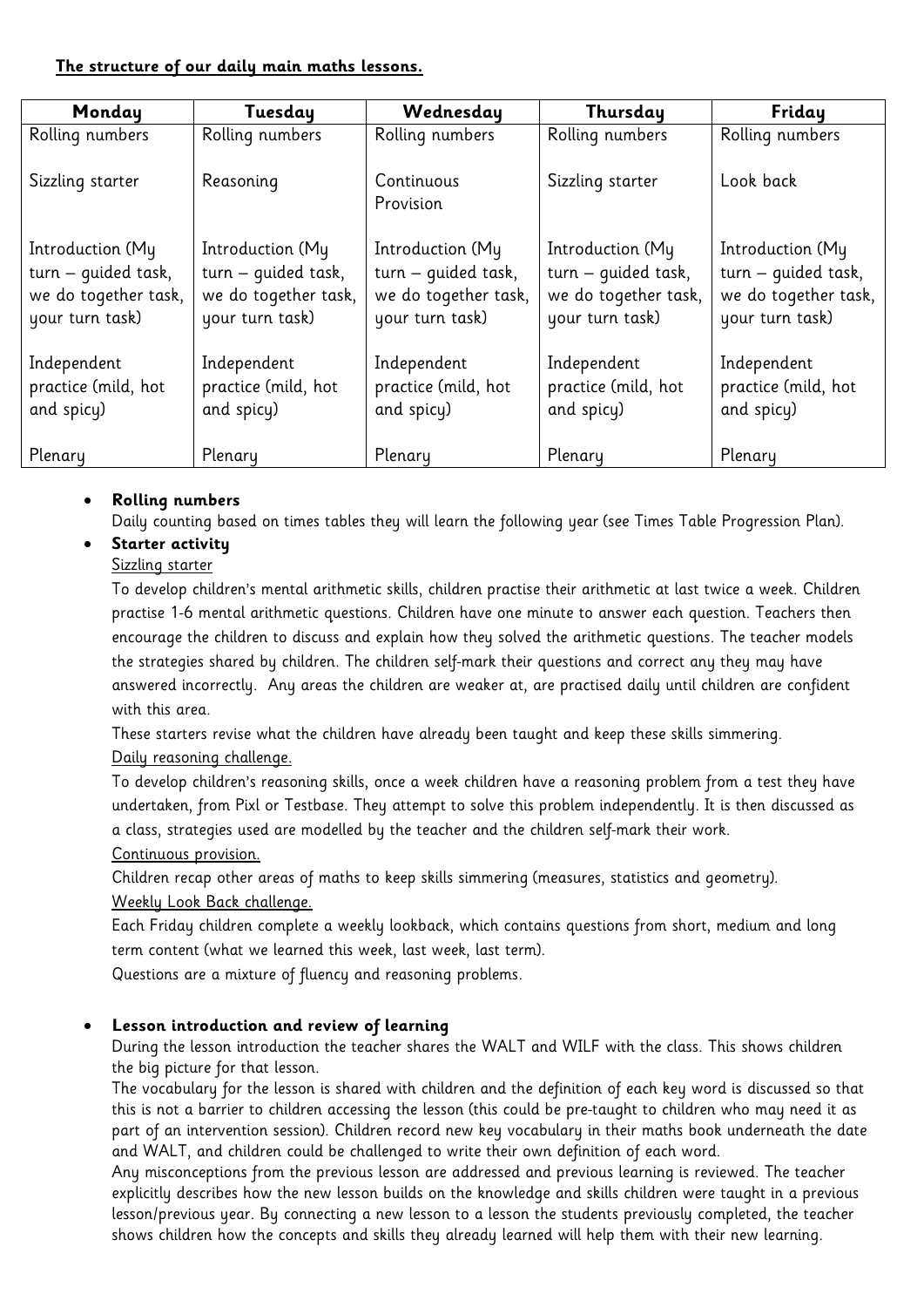- 'review material where errors were made'
- 'review concepts relevant for that day's lesson'
- 'review vocabulary that is relevant to that day's lesson'
- 'review material that needs overlearning (i.e., newly acquired skills should be practiced well beyond the point of initial mastery, leading to automaticity)'
- 'Provide additional practice on facts and skills that [are] needed for recall to become automatic.' (Rosenshine, 2012, p13)

#### **Main teaching and application of skills/guided practice**

Every lesson draws on the 'slingshot' approach. The teacher will begin with the foundations required to master the objective, which will be skills that lie in the curriculum of previous year groups, before accelerating very quickly to teach the current year group's objectives. This learning journey will take place within the short teaching period of one lesson (approximately 20minutes). The secure understanding of previous year groups' curriculum objectives will help to power and accelerate the acquisition of new learning/skills.

During the main teaching part of the lesson, the teacher breaks the lesson up into a series of 'small steps' (progressive key teaching points that children need to understand in order to achieve the WALT for the lesson). Between each 'small step', the teacher checks to see if students have understood the concept, gives them time to practise/rehearse the skill and explains how the maths skills they are learning will help them solve more challenging problems.

#### Small steps (structure)

The small steps introduces key concepts in small manageable chunks. Each teaching step is modelled and rehearsed by children, and assessed by the teacher, prior to moving on to the next teaching point.

- o Teacher models the process– step by step, thinking aloud as they model the steps and creates a WAGOLL with the children. This WAGOLL could be copied into the child's book for them to refer to.
- o Teacher uses ping-pong strategy to model another example to children (ping pong strategy teacher asks the children what each step is and then models each step to them e.g. asks one child for the first step, then another child for the next step etc).
- o Children practise the skill modelled by the teacher (this could be as a group, then as a pair and then individually if needed). The teacher/s circulates to assess/check children's understanding, guiding pupils, questioning their understanding, encouraging them to explain the process and addressing individual misconceptions. If several children have a similar misconception, the class is stopped, this misconception is addressed and re-taught to the whole class. Children then practise the skill that has been modelled and the teacher circulates to assess their understanding. This is repeated until the majority of children are secure in their understanding (high success rate – approx. 80%).
- o Teacher models how they should have solved the problem and invites children to feedback how they solved the problem.
- o Each key teaching point is modelled by the teacher and rehearsed prior to moving on to the next teaching point.
- o The model and practise approach is repeated until children have achieved all of the teaching points the teacher planned for that lesson. The teacher uses AFL to adapt the lesson as needed.

Possible strategies for checking the responses of all students:

- Mini-whiteboard work
- 'Tell the answer to a neighbour.'
- 'Summarise the main idea in one or two sentences, writing the summary on a piece of paper and sharing this with a neighbour, or repeating the procedures to a neighbour.'
- 'Write the answer on a card and then hold it up.'
- 'Raise their hands if they know the answer (thereby allowing the teacher to check the entire class).'
- 'Raise their hands if they agree with the answer that someone else has given.' (Rosenshine, 2012, p.14)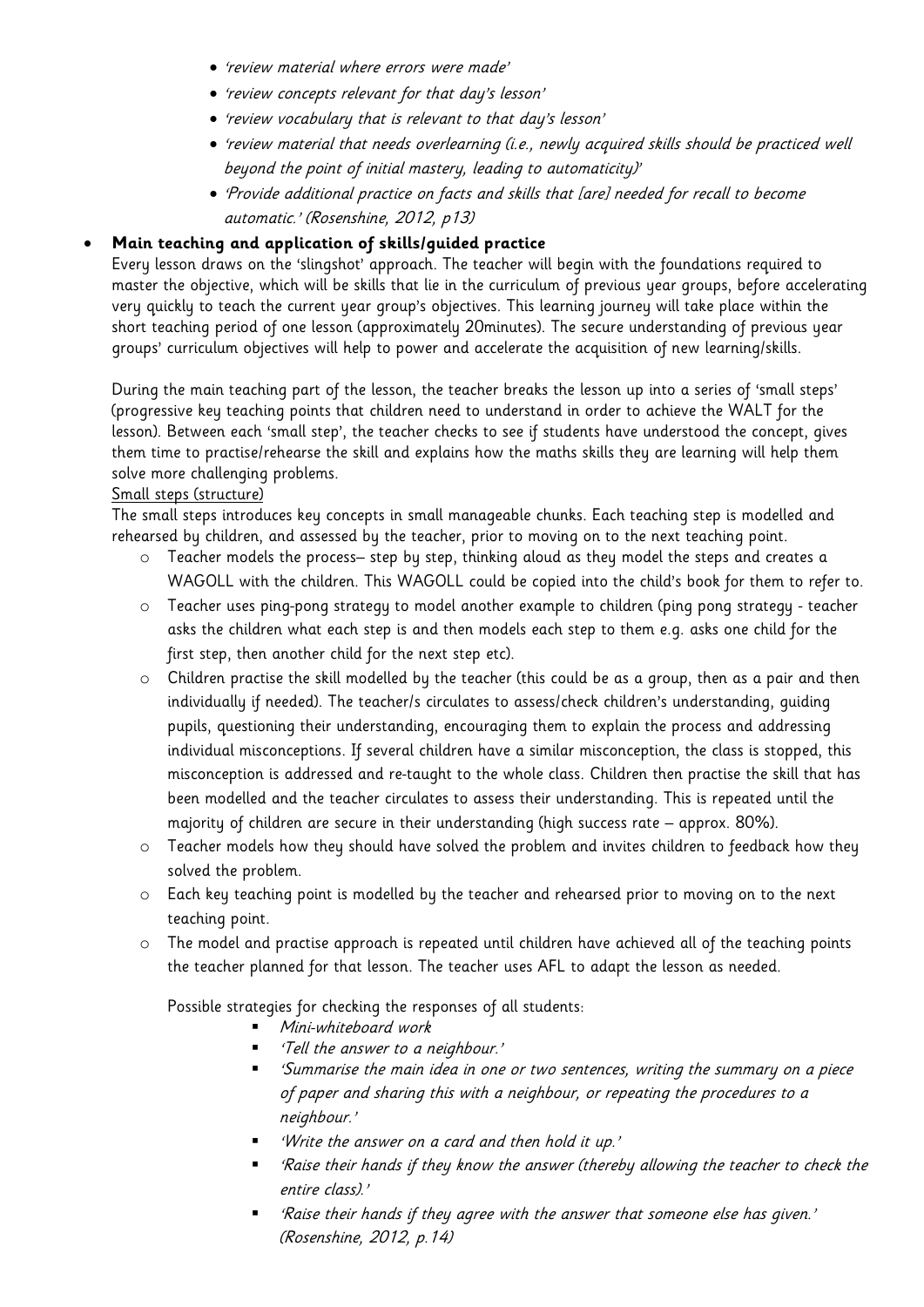# **Independent Practice.**

During this part of the lesson, children use the skill/s learnt to independently solve maths challenges and problems. Children all start at the same point and then move through the BAD challenges accordingly (Mild, Hot, Spicy and Scorcher challenges). Challenges are made available for all children in every lesson. At various points throughout the lesson the teacher will stop the lesson to address misconceptions or to go through/discuss the questions together and children self-mark their answers.

Teacher circulates the classroom during the independent practice and supports those children who may need it.

Scaffolds are provided to support those who need it. Possible scaffolds could be:

- Warn children about possible errors some of them are likely to make'
- 'Tools, such as cue cards or checklists'
- 'A model of the completed task against which students can compare their own work' (Rosenshine, 2012, p.18)

# **Plenary/mini-plenary**

The teacher discusses the challenges with the class and children explain the strategies they used, these are modelled by the teacher and children self-mark their work.

Children self-assess the progress they have made within the lesson against the learning objective. The teacher guides their understanding of metacognition and teaches the children to reflect on how they learn. This lesson's learning is then consolidated, deepened through the use of mathematical problems or the children move onto the next steps in their learning.

By the end of the lesson, children should be able to summarise the key learning points.

# **Mental maths lesson.**

Our mental maths lesson is divided into two parts. One part focuses on times table/addition and subtraction fact knowledge and one part focuses on mental calculation skills.

#### **'3 minutes counting everyday'**

At Woodlands we understand the importance of counting in developing children's understanding of number and increasing their mathematical fluency. Therefore, all children spend at least 3 minutes counting daily. This can be done within the mental maths session, the main mathematics lesson or at another opportune time of the day (e.g. transition points – lining up, moving to their tables etc).

#### **Mental calculation skills.**

In the mental maths lesson, children are taught mental strategies to solve calculations and they practise their times table/addition and subtraction facts daily within this lesson. Teachers refer to the Progression in Mental Mathematics guidance from Herts for Learning, White Rose Calculation Policy and/or NCETM's Mastering Number when planning their daily mental maths lessons. Work is recorded in the children's maths books or photographic evidence is recorded in their class Maths Photo Evidence book.

#### **Times table focus/number fact focus**

Children in years 2 to 6, practise their times tables daily. This is done through the use of the NCETM Maths Hub times table booklets in years 2 and 3 and TT Rockstars in years 4-6. Children in years 1 and 2 practise number facts daily during the mental maths lesson using the guidance from 'Mastering Number'.

Our approach to teaching times tables is a systematic, whole-class approach. Each times table is broken down into manageable chunks. Children learn one times table at a time and one times table fact a day.

The importance of commutative law is taught and children use this to help eliminate times table facts they already know (e.g. In year 3 children learn their 4 times table but they don't need to learn 2x4=8 as in year 2 they have already learned 4x2=8). This is modelled to children each time they learn a new times table.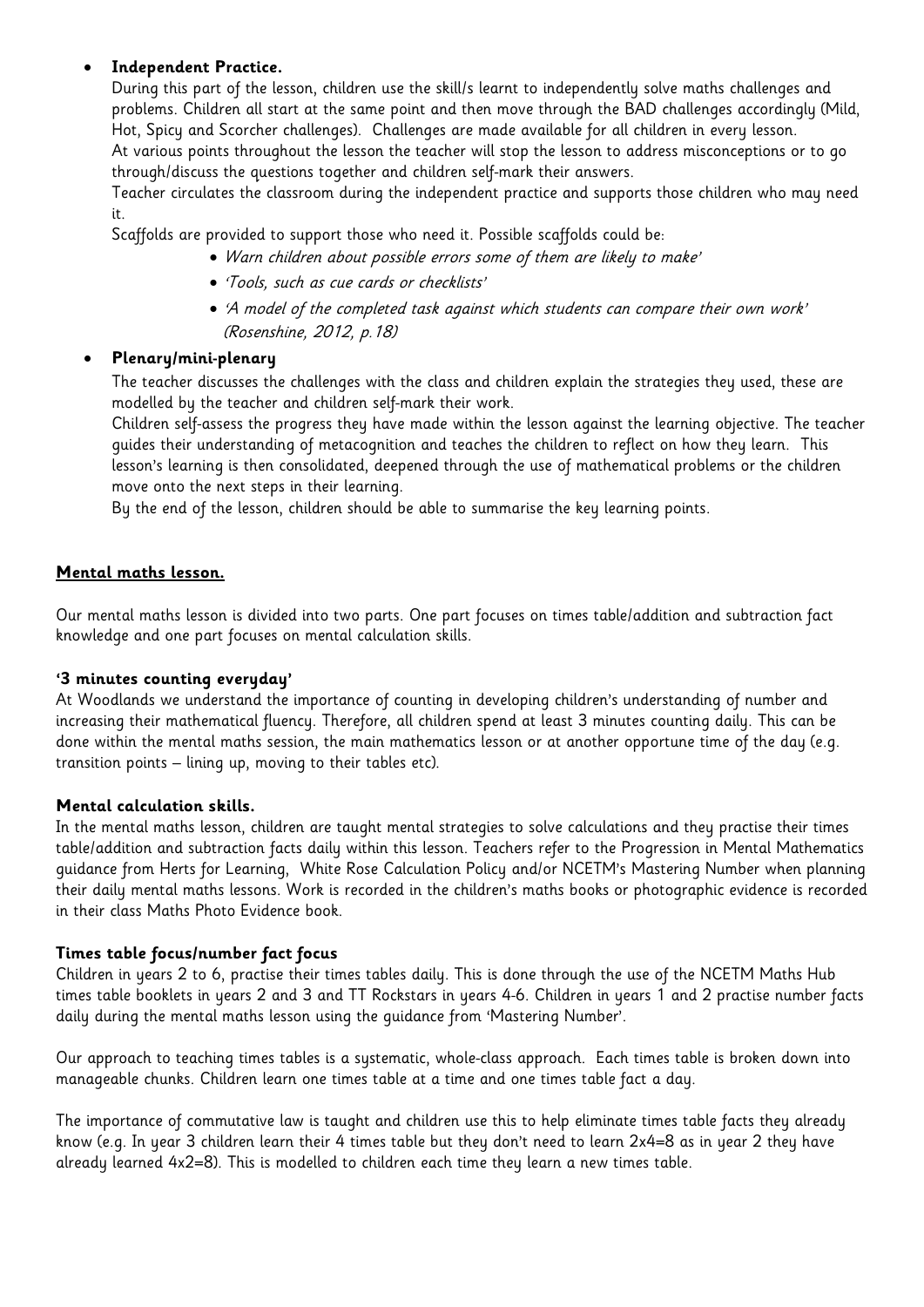Times tables are taught using the little and often approach. As with RWI 'pinny time', children are asked to recall the times table fact/s (or addition/subtraction fact/s) throughout the day, especially during transition times to the carpet, tables or lining up.

Children undertake a 4-minute challenge at least once a day (twice a day if possible) during their mental maths lesson. This challenge is from their times table booklet, TT Rockstars worksheet or TT Rockstars online. In years 1 and 2, when practising their number fact knowledge, teachers follow the 'Mastering Number' approaches from the NCETM workgroup. Each times table booklet challenge has 40 questions and children have an average of 6 seconds per question (as per Multiplication times table check). Children in years 5 and 6 use worksheets on TT Rockstars to consolidate knowledge of times tables.

All teachers engage with the process and take ownership. Teaching staff use AFL to know who is 'stuck' and what facts they are stuck on. Teaching staff identify the barrier to their learning. This is broken down into what is the one fact each child who is 'stuck' will learn that day and how they will learn it in order to make it stick.

Teachers are enthusiastic and create environments where all children feel supported, encouraged and excited about their learning. Children encourage their peers and growth mindset approaches are used to ensure that all children are proud of their achievements. Teachers instil in all children that it's the learning and progress that takes place that we want to see. Teachers praise the progress children make and not their score. Children are encouraged to share tips and strategies on how they have learnt a tricky times table fact. Do they have a rhyme or a pattern that helps them? How could we help others?

How a new times table is introduced.

Let's look at the 6 times table. Teacher displays the 6 times table on the IWB.

Highlight with the children the facts they already know using their knowledge of commutative law. Cross these number facts out. Which number facts are easy facts to remember (e.g.  $1 \times 6 = 6$ ,  $10 \times 6 = 60$ )? Cross these times tables out. Focus children's attention on the times table facts we are left with. These are the ones we need to learn. Write the associated division facts alongside each times table fact. Discuss the relationship between each times table and division fact. Discuss how we can use our times table knowledge to help us learn our division facts.

Explain to children that we are going to learn one fact at a time. One fact per day.

This times table fact is displayed in the classroom. It could also be sent home using Marvellous Me or as part of their home learning.

Children undertake a timed challenge at least once a day focused on the times table they are learning. Children undertake a 4-minute challenge at least once a day (twice a day if possible). Each challenge has 40 questions and children have an average of 6 seconds per question (as per Multiplication times table check). Children in year 1, work their way through Learn It challenges. Children in years 5 and 6 use worksheets on TT Rockstars to consolidate knowledge of times tables.

The times tables are displayed on the IWB as children complete the challenge. Children are encouraged to look at the IWB if they don't know a fact but teacher explains that if they know the fact or if they think they know the number fact then looking at the IWB will slow them down. At the end of the challenge, children self-mark their challenges and fill in any gaps. The times table fact is read out by the teacher and repeated by the class. For division facts teacher says '18 divided by 3. 6 threes are 18'. Each times table fact is read aloud by the teacher using a rhythmic pattern (e.g. 1 five is five, 2 fives are ten, 3 fives are fif-teen, 4 fives are twen-ty, 5 fives are twenty-five, 6 fives are thir-ty, 7 fives are thirty-five, 8 fives are forty, 9 fives are forty-five, 10 fives are fif-ty, 11 fives are fifty-five, 12 fives are six-ty). Once marked, all children write their name and score on a piece of paper (or post it note). Each child then turns this over and on the back they write one number fact they want to learn. Teacher uses this as AFL to assess which facts children are struggling with and collate each child's daily score. Adults in the room quiz children on their number fact throughout the day.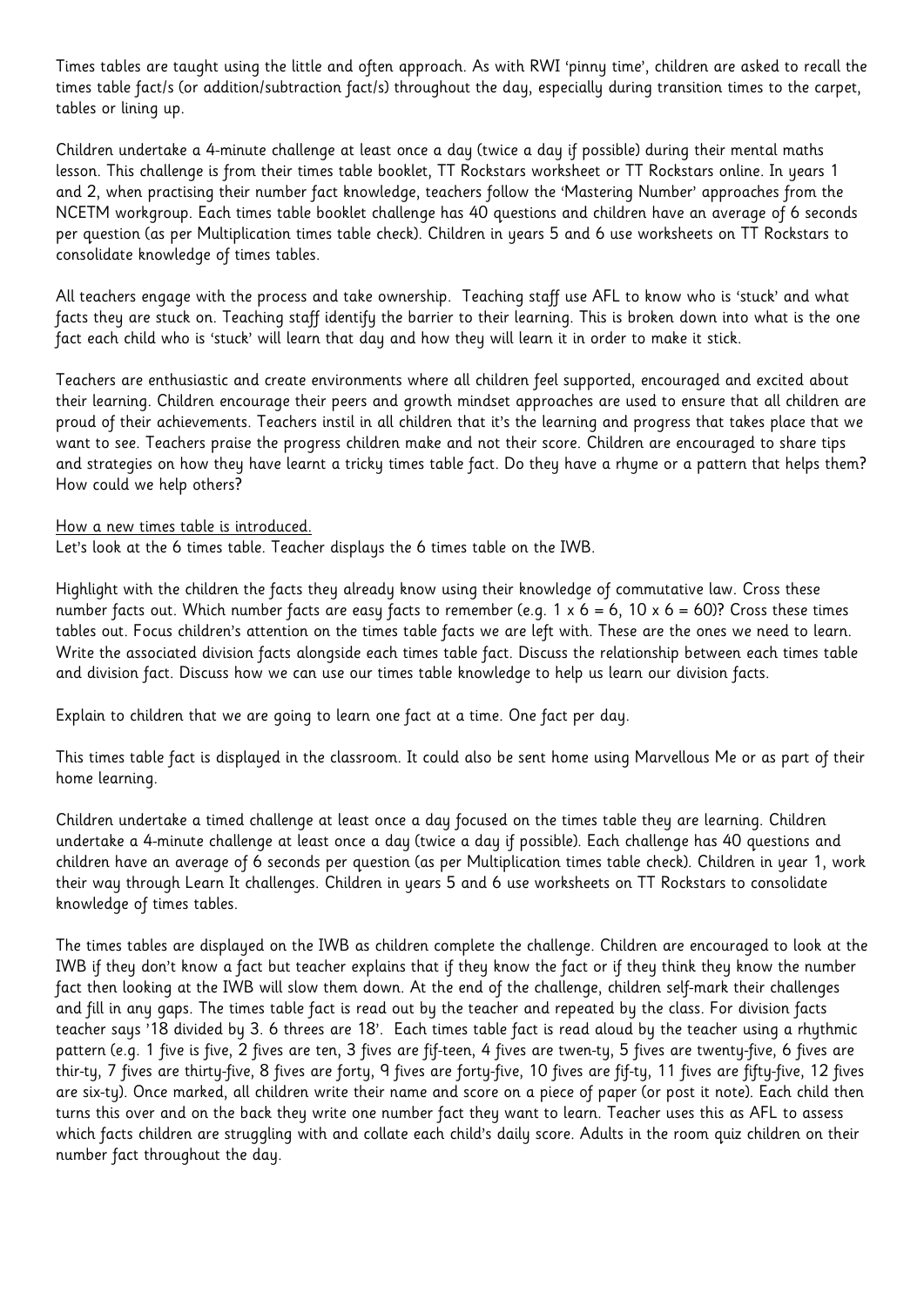#### **Simmering strategies used in maths.**

- Continuous provision throughout the day what time is it? How long until? Quick fire maths facts, daily 10 maths facts, times table facts during transition times.
- Spiral curriculum where key skills are revisited throughout the year.
- Use of Sizzling 6/Flashback/weekly workout challenges to revise key skills.
- Plenary after play or lunch can be utilised to recap what the children have learned that lesson.
- Recap the days learning at the end of the day. Children could help teacher create revision slides that are added to each day and referred back to when revising for assessment fortnights.
- Children complete their big picture at the end of the week and recap that week's learning.
- At the end of each strand/topic children complete a White Rose end of block assessment. Answers are shared and discussed as a class, children self-mark and any misconceptions remaining are re-taught prior to moving on to the next strand.

# **Calculations Policy**

Calculation is taught using a CPA approach. Children are taught consistent written calculations methods which progress throughout the academy. Staff teach formal written methods as per the White Rose Calculations Policy.

#### **Talk in Every Lesson**

Spoken language is of paramount importance to children's understanding of maths and teachers use the Rising Stars Mathematical vocabulary book to plan the vocabulary they will be teaching the children each week/lesson. At the beginning of the lesson the key vocabulary for the day is shared and explained to the children. This is displayed daily on the screens for that days learning and on the side of the interactive whiteboard and/or working wall and is referred to throughout the week. As the children's level of understanding deepens then the expected vocabulary changes and this higher level vocabulary is included. Children are encouraged to use the correct mathematical language when explaining their understanding and reasoning. The mathematical vocabulary used is progressive throughout our academy, built upon throughout each year and children are encouraged to use the correct mathematical vocabulary when explaining their reasoning. Teachers develop children's spoken language by modelling 'Maths talk' and develop their explanations and reasoning through the use of Blooms taxonomy.

Exploratory talk will be used in every lesson to engage with the learning objective. It will be used to strengthen and deepen children's understanding of their learning, enabling them to explore the knowledge before they present to the class or complete a written task.

Presentational talk tasks are used as an opportunity to assess children's understanding of the learning objective.

- Children will be given the opportunity to think for themselves for at least one minute (wait time) and then discuss with a talk partner before sharing their response with the class for any question that is posed.
- Children will be asked to feed ideas back to the class in a variety of ways in every lesson e.g. hands-up, whiteboard, thumbs-up. When sharing responses through a written form, a selection of pupils will be asked to also provide it verbally ("5, 4, 3, 2, 1, boards up." Teacher scans the responses provided. "Can someone tell me…?")
- Teachers will use partner or group talk as an opportunity to circulate the room and make a note of any misunderstandings revealed. They will then use the responses as anonymous examples later, asking the class to tell them why it is not accurate ("I noticed a few people saying… Can anyone explain why this cannot be true?").
- Teachers will plan for some 'open' questions in every lesson.
- Teachers will plan for some 'why' questions in every lesson and ask the children to explain their ideas to the class.
- Teachers will provide sentence/talk stems for questions posed to support children in structuring their response. Sentence/talk stems will be adapted based on the subject (drawing upon subject-specific language and sentence structures). NCETM sentence stems will be used when teaching key concepts in Number, Addition and Subtraction, Multiplication and Division and Fractions (see <https://enigmamathshub.co.uk/primary-tfm-in-practice/> for an overview of the sentence stems for each topic).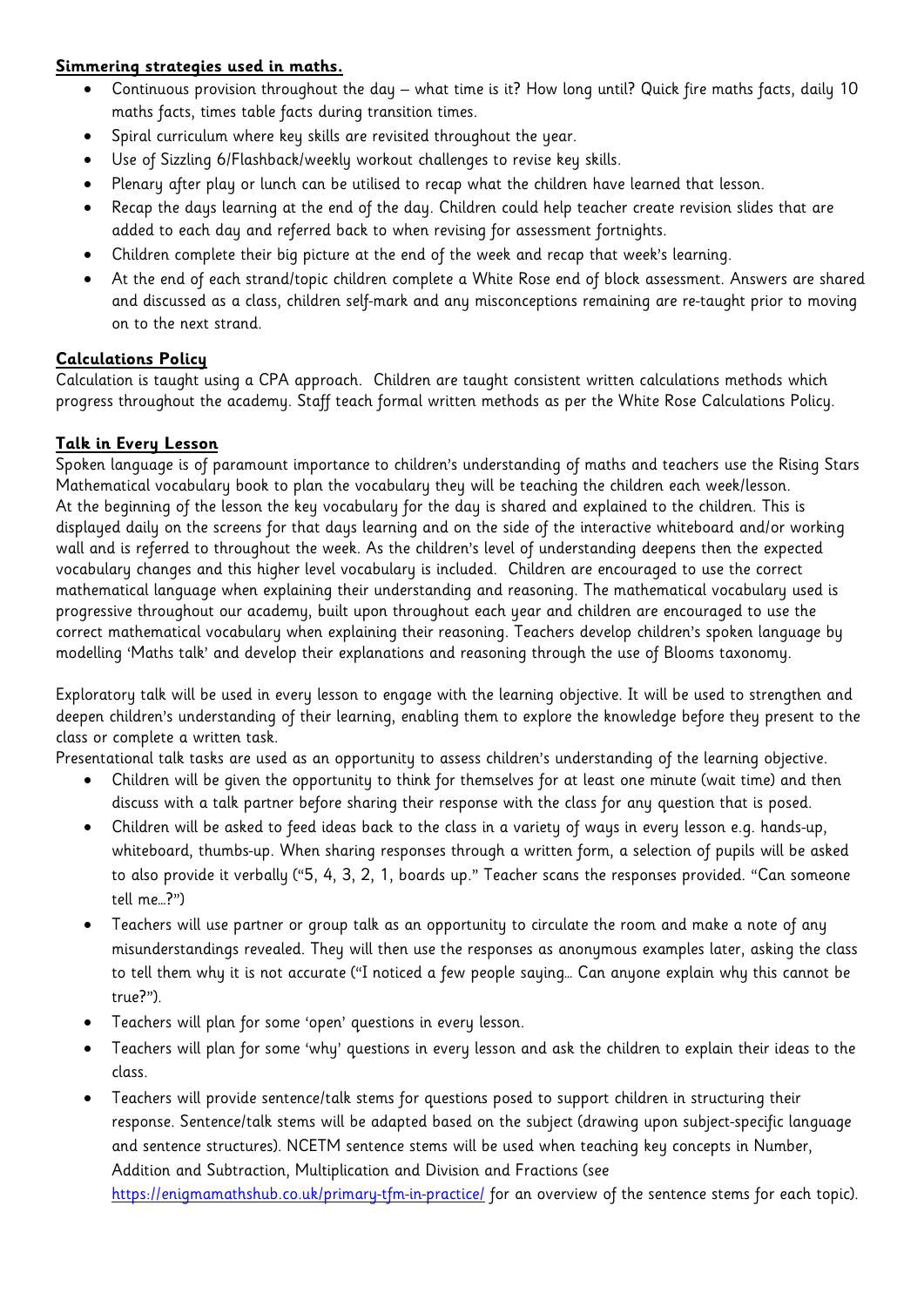- Teachers will introduce children to the vocabulary they will require for the objective at the beginning of every lesson.
- Teachers will always hold back on providing any of the correct answers to a question until a number of children have given their idea:
	- Student provides idea.
	- Teacher repeats their idea to them ("So you are saying/you think…") and then praises them for contributing and asks if any other students have an idea.

# **Mathematics Presentation Policy.**

- Underline the last piece of work using a ruler
- Leave 1 square blank
- 1 st line Digit of the day (at least 3 times)
- $\bullet$  2<sup>nd</sup> line Number of the day written in words (at least once)
- $\bullet$   $\,$   $\,$  3<sup>rd</sup> line Roman numeral of the day (KS2) (at least 3 times) Y6 date in Roman numerals
- $\bullet$  4<sup>th</sup> line Number date
- 5<sup>th</sup> line WALT (EYFS, KS1 and SEND children can have WALT printed off and glued in if appropriate).
- Date and WALT should be underlined with a ruler.
- Miss a line after WALT.
- 1 digit per square.
- All digits must be correctly formed and written neatly.



- All work completed in pencil.
- All lines drawn using rulers.
- If a mistake is made, draw one neat line through the mistake and start again. No rubbers unless drawings.
- Each calculation must be clearly numbered. Following the number use a bracket E.g. 4) One square must be left after each question number.
- Calculations should be laid out vertically down the page. The page can then be folded and children start their next calculation one square away from the fold.
- At least two squares must be left between each calculation.
- When using vertical layout, the answer should have ruler lines above and below an answer with the operation sign to the left in a separate square.
- Calculations involving decimals should see the decimal point written in the centre of the square between the squares used for the ones and tenths digits.
- Calculations which involve carrying should see the relevant digit written beneath the bottom line.
- Calculations which involve exchanging should see the digit remaining after exchange being written in the top left hand corner where the original digit appeared. This should be smaller than usual.
- All work should be neatly glued in (lined up with squares in books and not overhanging the edge of the page).
- Children RAG rate their learning by the WALT at the end of each lesson. This should be by colouring in one square or writing R, A or G in a square by the WALT.
- Mild, Hot and Spicy challenges should be written in as subheadings and underlined if recording work in books.
- Children should record their work directly in their books as much as possible. Not too many worksheets.
- Children should not write next to a glued in worksheet.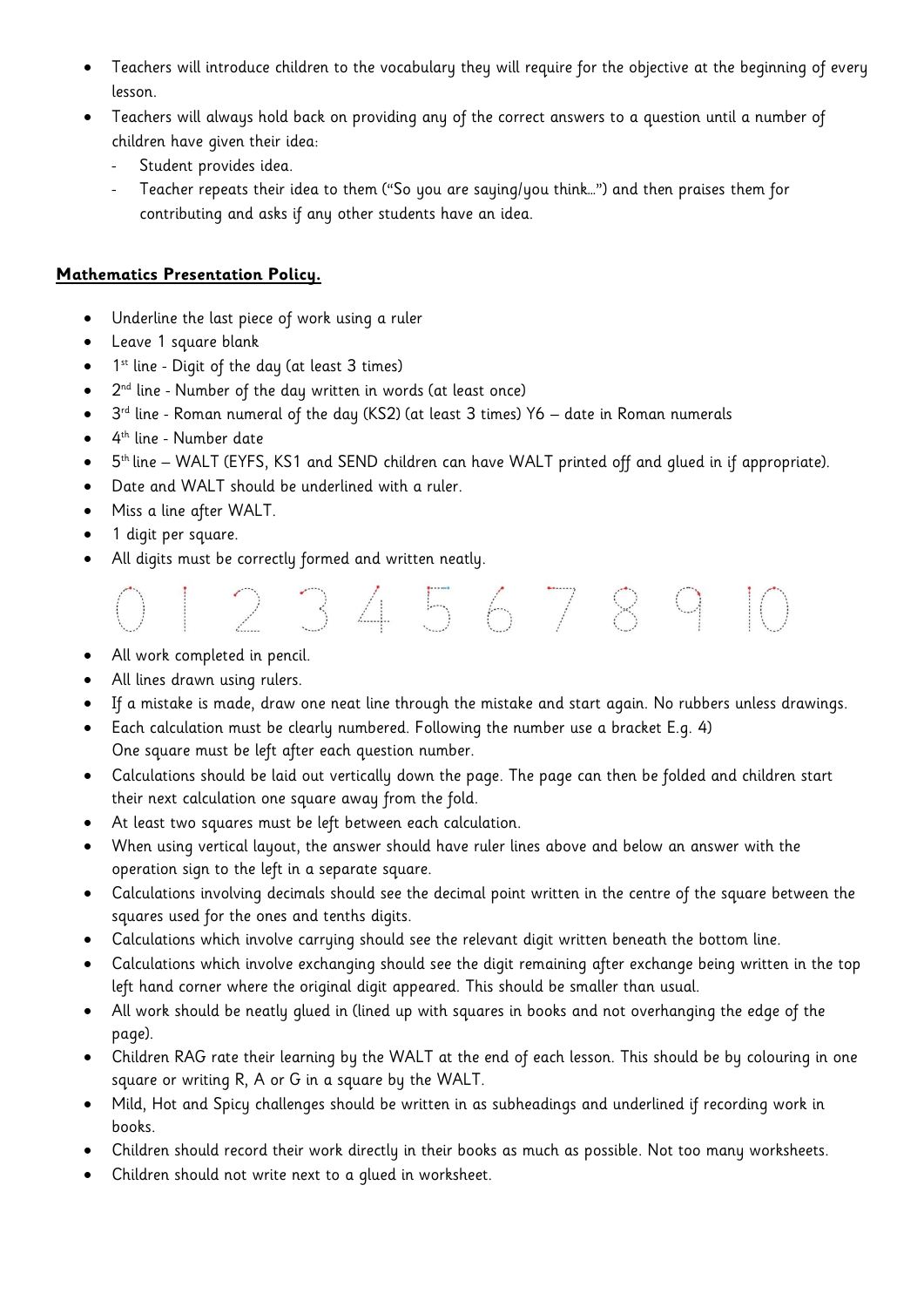# **Assessment**

- Every lesson children self-assess their progress against the WALT (see marking and feedback policy).
- Teachers record in their AFL books throughout the lesson and after the lesson to show children that are secure, children who need further support any whole class misconceptions that need to be addressed at the start of the next lesson or any individual misconceptions that require same-day intervention. Teachers can also note any presentation that needs to be addressed and what to praise the next lesson.
- At the start and end of a block/strand of work, children undertake the White Rose assessment for that block/strand to identify the gaps prior to teaching the block/strand and at the end of the block/strand to ensure that each child has secured the key learning objectives.
- Through quality first teaching staff use AFL and questioning to assess the children's learning within lessons.
- Children undertake a summative maths assessment during whole school assessment fortnights.
- Children undertake weekly mental maths tests (Woodlands' Weekly Workouts).
- Children undertake daily times tables challenges which are recorded by the teacher. At the end of each half term, children undertake a times table/addition and subtraction assessment.
- Once taught, children RAG rate their understanding of each target on their maths target sheet at the back of their books.
- Staff use all of this information in conjunction with our Maths targets on Classroom Monitor to arrive at a teacher assessed judgement. For more information on how we arrive at robust teacher assessed judgements for each child see our, 'Guidance on how to arrive at a teacher assessed judgement' document.

# **Learning walls**

- Each week the key vocabulary for maths is displayed on the interactive whiteboard and working wall/side of IWB. This is taught and referred to during the week and children are praised for the correct use of key mathematical vocabulary.
- Our Learning Walls are part of our maths toolkit to help our children with their mathematical understanding. They are used in all parts of the lesson and are created through discussion with the class.
- Our learning walls are interactive. They support our children's learning, show the strategies learned in class, challenge children and provide children with the key vocabulary for the week.

# **Cross Curricular maths.**

- Maths objectives such as statistics, space, position and time are taught across the curriculum through science, history/geography and PE or through the use of continuous provision.
- One Science lesson and one history/geography lesson each half term is dedicated to applying children's maths knowledge. These lessons are clearly identified in children's History/Geography and Science books by a 'Maths in Action' sticker in the children's books for that lessons learning.

# **Written feedback in maths**

# During the maths lesson

**Number of the day/Date and WALT -** Number of the day/date and WALT – teacher and TA/LSA to circulate, correcting any mistakes – intervene - model correct formation.

# **Sizzling six and reasoning challenge.**

- Each question is discussed one by one.
- Methods and strategies are shared by the children and discussed.
- Teacher models the strategies discussed.
- Children self-mark in green pen.
- Children correct any mistakes and write what they did wrong or what they will make sure they don't do next time.

**Vocabulary –** when recorded in books teaching staff correct any spelling mistakes.

Teacher/TA/LSA circulate during the maths lesson, marking with the children. Giving immediate feedback to them. Addressing any mistakes/misconceptions, modelling examples and intervening when necessary.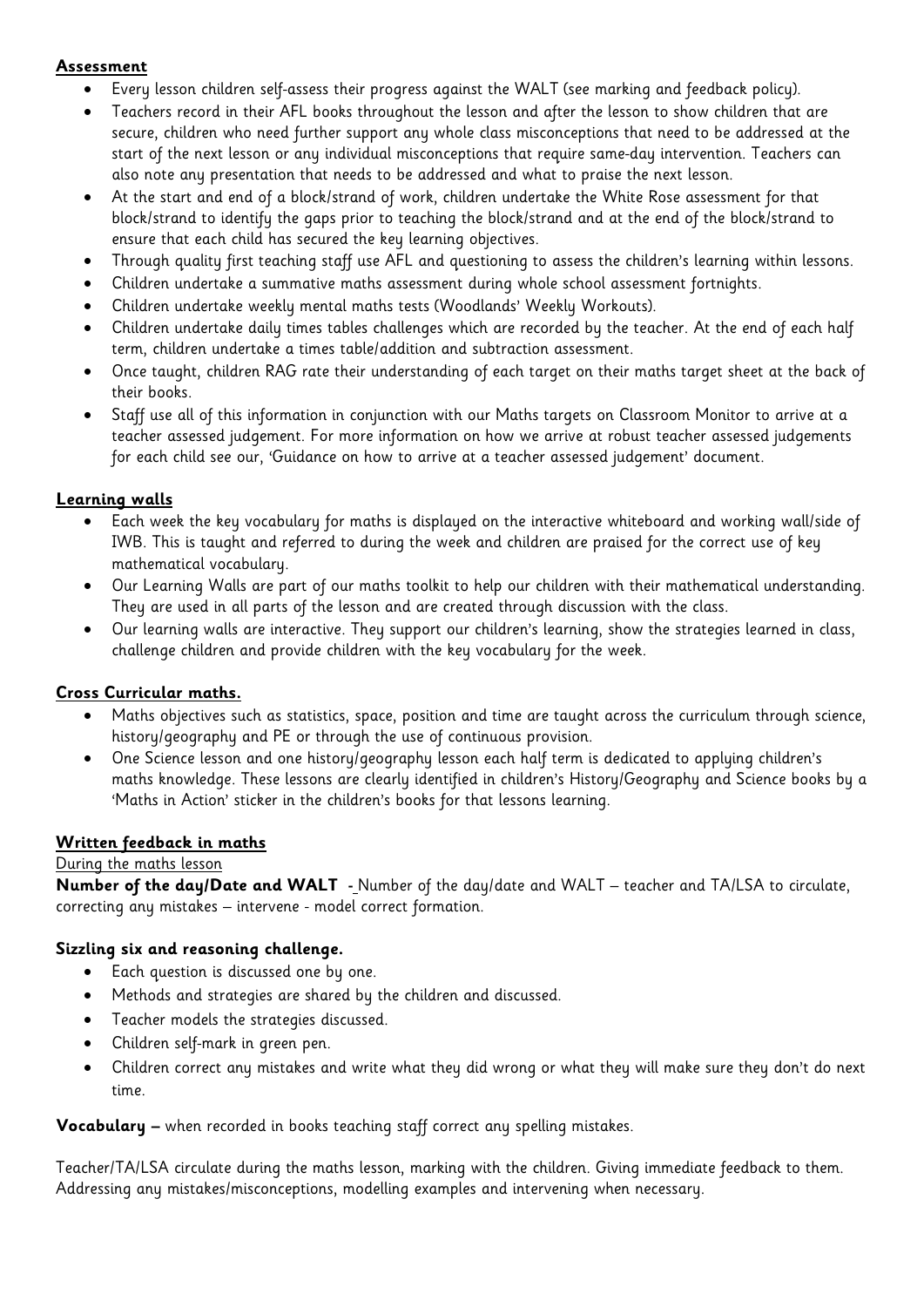Teacher utilises plenary and mini plenaries to discuss the questions together. The children can self-mark using green pen and correct their mistakes and methods. Teacher questions the children on how they have solved each calculation.

#### Following the lesson.

The teacher looks at each child's book and records who has exceeded and who needs additional support in their AFL book.

In the children's books the following is recorded:

| Speech bubble = discussion with teacher or as a group |
|-------------------------------------------------------|
| Arrow $=$ do another one the same                     |
| Thinking bubble $=$ go on to the challenge            |
| $C =$ corrections – correct anything in pink          |

The challenges (thinking bubble) or questions (arrow) are displayed on the IWB for the children to complete at the start of the next lesson.

Teacher then marks with the children the arrow and thinking bubbles so all children are then exposed to these even if it wasn't their challenge.

#### **How we support children with SEND?**

SEND pupils are supported in their learning through a variety of strategies some of these are outlined in the table below.

| Universal strategies and approaches (Band 0)                                                                    |  |  |  |
|-----------------------------------------------------------------------------------------------------------------|--|--|--|
| Working wall                                                                                                    |  |  |  |
| Worked examples on working walls                                                                                |  |  |  |
| Vocabulary shared and explained every lesson                                                                    |  |  |  |
| Manipulatives used to support teaching and learning                                                             |  |  |  |
| CPA approach used across the academy                                                                            |  |  |  |
| Revision of previous learning (slingshot approach)                                                              |  |  |  |
| Learning presented in small steps                                                                               |  |  |  |
| Clear modelling by teacher                                                                                      |  |  |  |
| Rosenshine Principles followed                                                                                  |  |  |  |
| Staggered input (my turn – heavily modelled, ping pong – children tell teacher what to do, your turn – children |  |  |  |
| complete an example on their whiteboards or in their books)                                                     |  |  |  |
| Sizzling 6 twice weekly to keep key calculation strategies simmering                                            |  |  |  |
| Whiteboard work                                                                                                 |  |  |  |
| Directed and differentiated questioning                                                                         |  |  |  |
| Partner talk                                                                                                    |  |  |  |
| Collaborative learning                                                                                          |  |  |  |
| Mixed ability groupings                                                                                         |  |  |  |
| Peer support                                                                                                    |  |  |  |
| Rolling numbers starter to keep counting/multiplication skills simmering                                        |  |  |  |
| Mastery learning                                                                                                |  |  |  |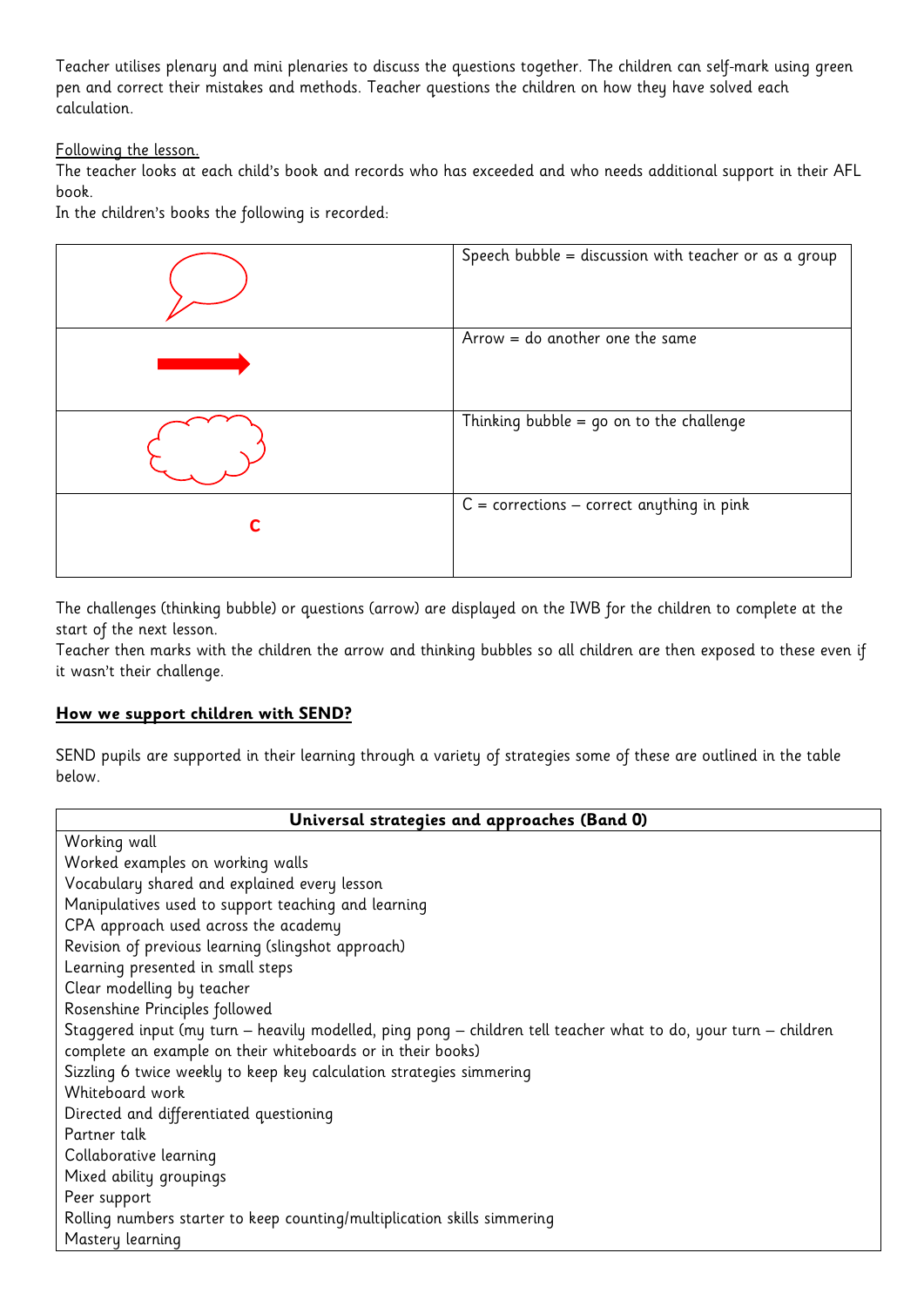Problem solving and reasoning a part of each lesson Continuous provision slide – keep other areas of maths simmering Paper on flipchart to match children's books (squares/ lines) 5 lessons per week Maths consistency screens used when planning - familiar predictable routine within lessons Sharing the WALT for each section of the lesson Mini plenaries Roman numerals daily in KS2 Number written in words daily

# EYFS

NCETM Mastering number programme Small adult led focus group Targeted maths learning labs linked to current learning and previous learning (simmering skills) Daily calendar session – focus on number, months/days, patterns, seasons and counting Vocabulary shared and explained every lesson Manipulatives used to support teaching and learning CPA approach used across the academy Revision of previous learning (slingshot approach) Learning presented in small steps Clear modelling by teacher Rosenshine Principles followed Partner talk Collaborative learning Mixed ability groupings

Peer support

| Cognition and Learning                                                                                                                                                                                                                                                                                                                                                                                                                       | Communication and                                                                                                                                            | Social, emotional mental                                                                                                                                                                                                                                                                                                                                                                                                        | Sensory and Physical                                                                                                                                                                    |
|----------------------------------------------------------------------------------------------------------------------------------------------------------------------------------------------------------------------------------------------------------------------------------------------------------------------------------------------------------------------------------------------------------------------------------------------|--------------------------------------------------------------------------------------------------------------------------------------------------------------|---------------------------------------------------------------------------------------------------------------------------------------------------------------------------------------------------------------------------------------------------------------------------------------------------------------------------------------------------------------------------------------------------------------------------------|-----------------------------------------------------------------------------------------------------------------------------------------------------------------------------------------|
|                                                                                                                                                                                                                                                                                                                                                                                                                                              | interaction                                                                                                                                                  | health                                                                                                                                                                                                                                                                                                                                                                                                                          |                                                                                                                                                                                         |
| -CPA approach<br>-BAD learning tasks<br>-Deliberate mistakes for<br>children to correct<br>- Provide equipment<br>checklists for new<br>equipment only.                                                                                                                                                                                                                                                                                      | - Partner talk.<br>- Key vocabulary shared<br>and discussed.<br>- Working wall posters.<br>- Pictorial representation<br>- maths rhymes<br>Makaton signs for | - Opportunities to work<br>with a partner/group.<br>- Pupil voice.<br>- Rehearse new skill using<br>a whiteboard.<br>- use of class rewards<br>(rainbow, housepoints etc)                                                                                                                                                                                                                                                       | - Access to apparatus.<br>- Songs with actions -e.g.<br>Rolling Numbers, number<br>fun<br>-physical movement<br>Pencil grips if needed<br>Writing slopes if<br>$\overline{\phantom{a}}$ |
| - Access to apparatus.<br>- Daily arithmetic practise<br>(Sizzling Six).<br>- Daily number formation<br>practise.<br>- Revision of previous<br>learning daily - sling-shot<br>approach.<br>- Times table Rockstars —<br>daily times-table revision<br>or calculation strategy<br>teaching<br>- Weekly workout – revisit<br>last week's learning, two<br>week's learning, month's<br>learning.<br>- Rehearse new skill using<br>a whiteboard. | good looking, good<br>listening and good<br>sitting<br>Sentence stems<br>Key vocabulary shared<br>and explained<br>My Turn, Your turn<br>$\blacksquare$      | to reward in the moment<br>- circle time<br>-collaborative learning<br>- deliberate mistakes made<br>by teacher which show<br>that mistakes can help us<br>learn<br>-praise the process or<br>explanation, not the<br>outcome - It's not what<br>your answer is, I want to<br>know how you got there.<br>- Use of growth mindset<br>within lessons<br>-problem solving<br>approaches - not quick<br>answers - praise resilience | needed                                                                                                                                                                                  |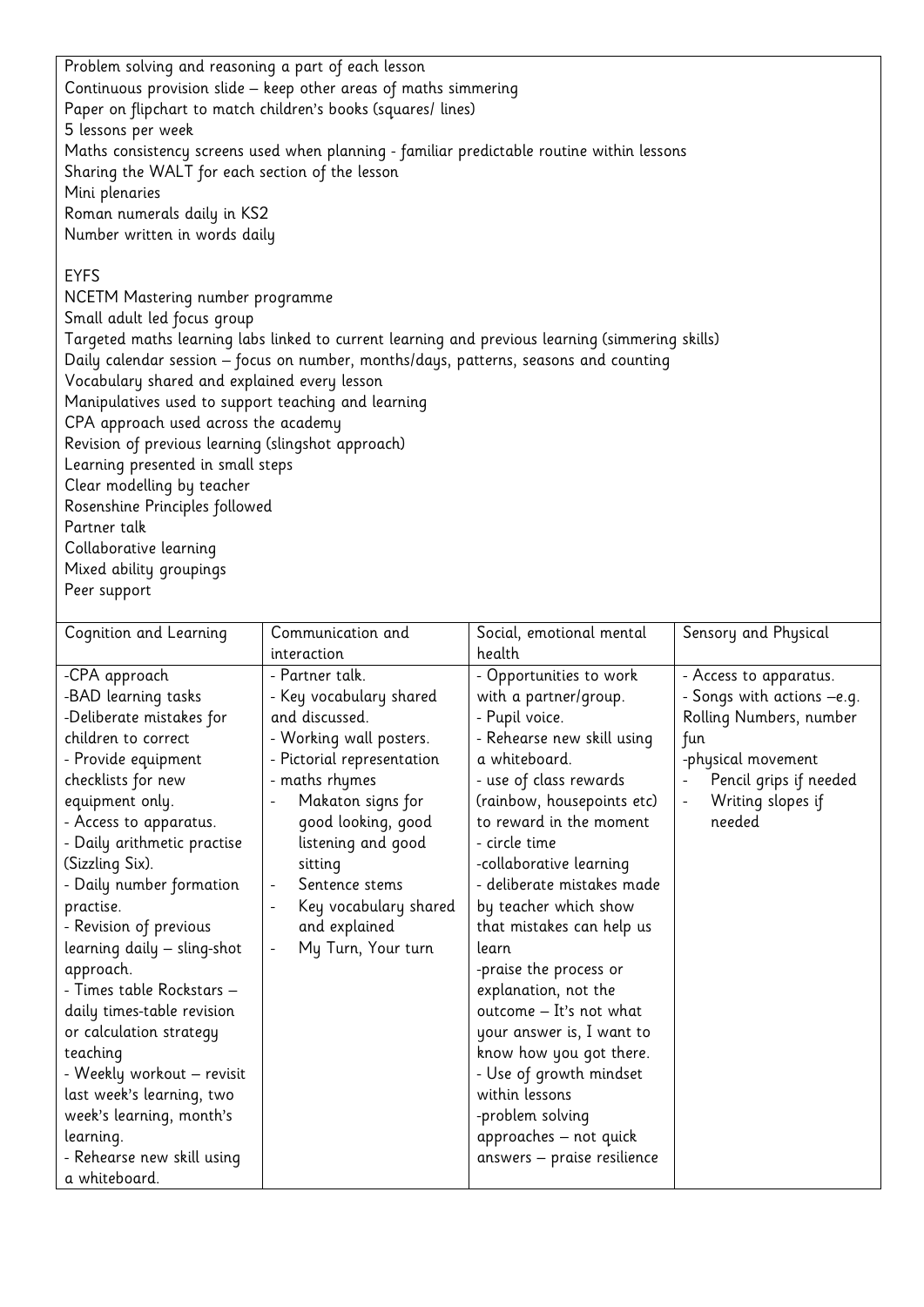| - Providing scaffolds - e.g. |  |  |
|------------------------------|--|--|
| modelled question on the     |  |  |
| board.                       |  |  |
| - Different levels of        |  |  |
| challenge available for all  |  |  |
| - mild, hot and spicy.       |  |  |
| - Self-marking - creating    |  |  |
| own models.                  |  |  |
| - Feedback from the          |  |  |
| teacher - see marking        |  |  |
| policy.                      |  |  |
| - Same day interventions     |  |  |
|                              |  |  |

| Reasonable Adjustments (LA and Environmental SEND) (Band 1) |                                                                  |                           |                            |
|-------------------------------------------------------------|------------------------------------------------------------------|---------------------------|----------------------------|
|                                                             |                                                                  |                           |                            |
| Sentence stems                                              |                                                                  |                           |                            |
| Scaffolds used                                              |                                                                  |                           |                            |
| Longer use of manipulatives                                 |                                                                  |                           |                            |
| More apparatus or resources used - greater selection        |                                                                  |                           |                            |
| Pictorial representations used to help support learning     |                                                                  |                           |                            |
| Worked examples given to children                           |                                                                  |                           |                            |
|                                                             | Table mats (hundred square, times table facts, key vocab etc)    |                           |                            |
| Pre/post teaching                                           |                                                                  |                           |                            |
| Peer support                                                |                                                                  |                           |                            |
| Partner work                                                |                                                                  |                           |                            |
| Step by step instructions for the method/strategy           |                                                                  |                           |                            |
|                                                             | regular feedback and check ins by the teacher/Teaching assistant |                           |                            |
| Additional reinforcement/further modelled examples          |                                                                  |                           |                            |
| larger squares                                              |                                                                  |                           |                            |
| Slower pace of learning - more steps                        |                                                                  |                           |                            |
| Differentiated language                                     |                                                                  |                           |                            |
| Cognition and Learning                                      | Communication and                                                | Social, emotional mental  | Sensory and Physical       |
|                                                             | interaction                                                      | health                    |                            |
| - Provide equipment                                         | - Sentence stems.                                                | -task slicing to break up | -Longer use of             |
| checklists.                                                 | - partner talk                                                   | tasks                     | manipulatives              |
| - Pre-teaching                                              | - peer support                                                   | - reward charts           | -More/less apparatus or    |
| sessions/interventions.                                     | - word banks                                                     | -growth mind set visual   | resources used - greater   |
| - Third Space                                               |                                                                  | supports                  | selection                  |
| -more intensive modelling                                   |                                                                  |                           | -Pictorial representations |

used to help support

- use of scribing by an

- questions written out for

learning

children

-larger squares

adult or peer

-demonstrations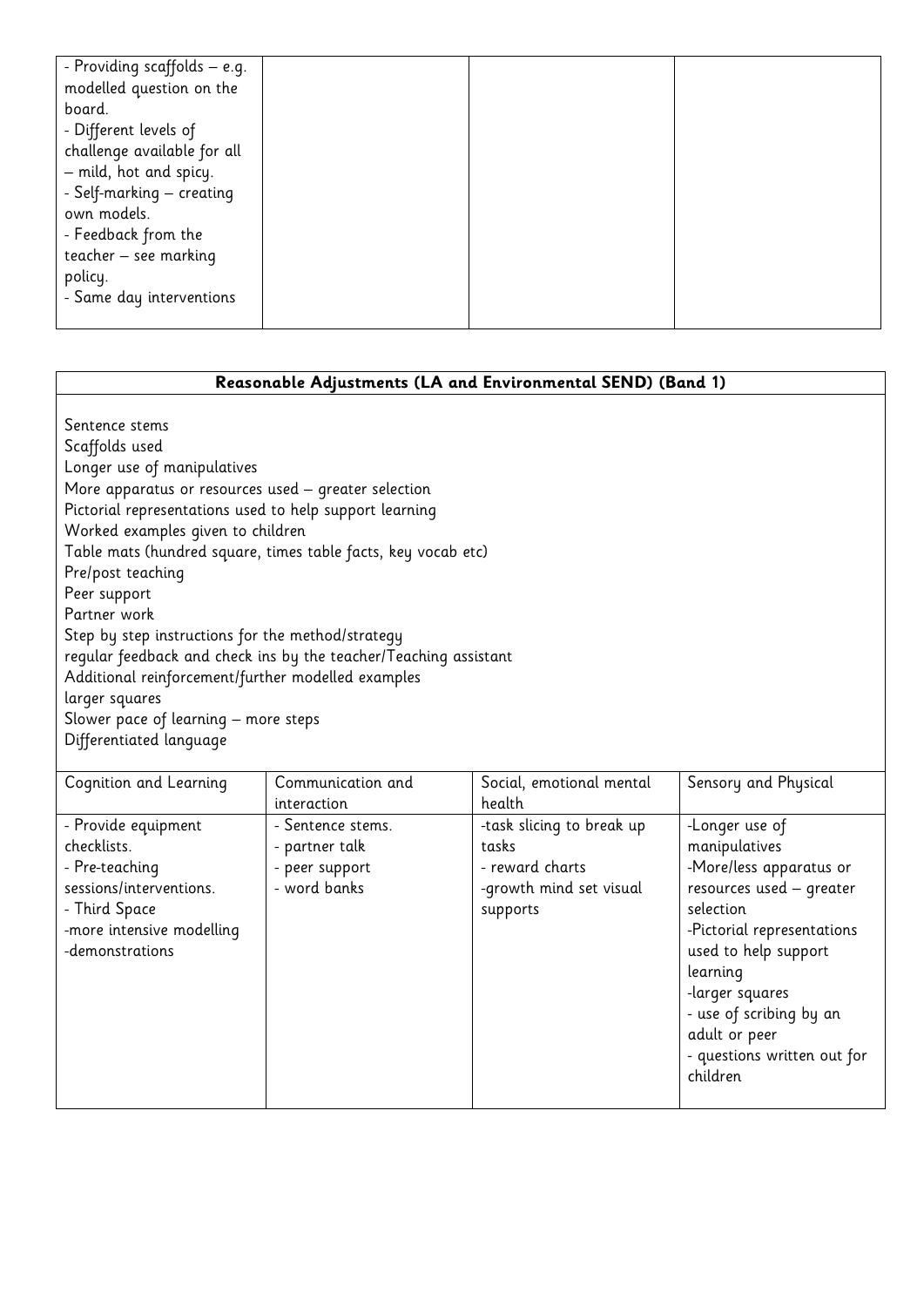# **SEND School Based Support (Band 2-3)**

| Cognition and Learning                                                                                                                                                   | Communication and                                                                                                                                                                                                                  | Social, emotional mental                                                                                                                                                                                                                                                                        | Sensory and Physical                                                                                                                                                                                                                                                                                                                                                                                                    |
|--------------------------------------------------------------------------------------------------------------------------------------------------------------------------|------------------------------------------------------------------------------------------------------------------------------------------------------------------------------------------------------------------------------------|-------------------------------------------------------------------------------------------------------------------------------------------------------------------------------------------------------------------------------------------------------------------------------------------------|-------------------------------------------------------------------------------------------------------------------------------------------------------------------------------------------------------------------------------------------------------------------------------------------------------------------------------------------------------------------------------------------------------------------------|
|                                                                                                                                                                          | interaction                                                                                                                                                                                                                        | health                                                                                                                                                                                                                                                                                          |                                                                                                                                                                                                                                                                                                                                                                                                                         |
| - Scribing<br>- Plus one intervention<br>- Differentiated home<br>learning<br>-personalised scaffolds<br>Precision teaching<br>when needed<br>ILP targets linked to need | -sentence stems used<br>-word banks provided with<br>key words for the lesson<br>Makaton signs for<br>good looking, good<br>listening and good<br>sitting<br>Instructions repeated<br>$\overline{\phantom{a}}$<br>Visual timetable | - Support from TA/LSA -<br>small focus group<br>- SEND nurture group.<br>- Differentiated home<br>learning - pitched so that<br>some answers will always<br>be correct to build<br>confidence.<br>-brain breaks<br>Sand timer to display<br>the length of each<br>section within the<br>lessons | - Scribing<br>- Different colour paper.<br>- Large font.<br>- Large squares.<br>- Colour of the text used<br>on teaching slides<br>- Background colour for<br>teaching slides<br>-additional manipulatives<br>used<br>ILP targets linked to<br>maths learning<br>covered at least twice<br>a week – in a sensory<br>way.<br>Fidget toys/ sensory<br>toys to aid<br>concentration<br>Wobble cushion<br>Weighted blankets |
|                                                                                                                                                                          |                                                                                                                                                                                                                                    |                                                                                                                                                                                                                                                                                                 |                                                                                                                                                                                                                                                                                                                                                                                                                         |